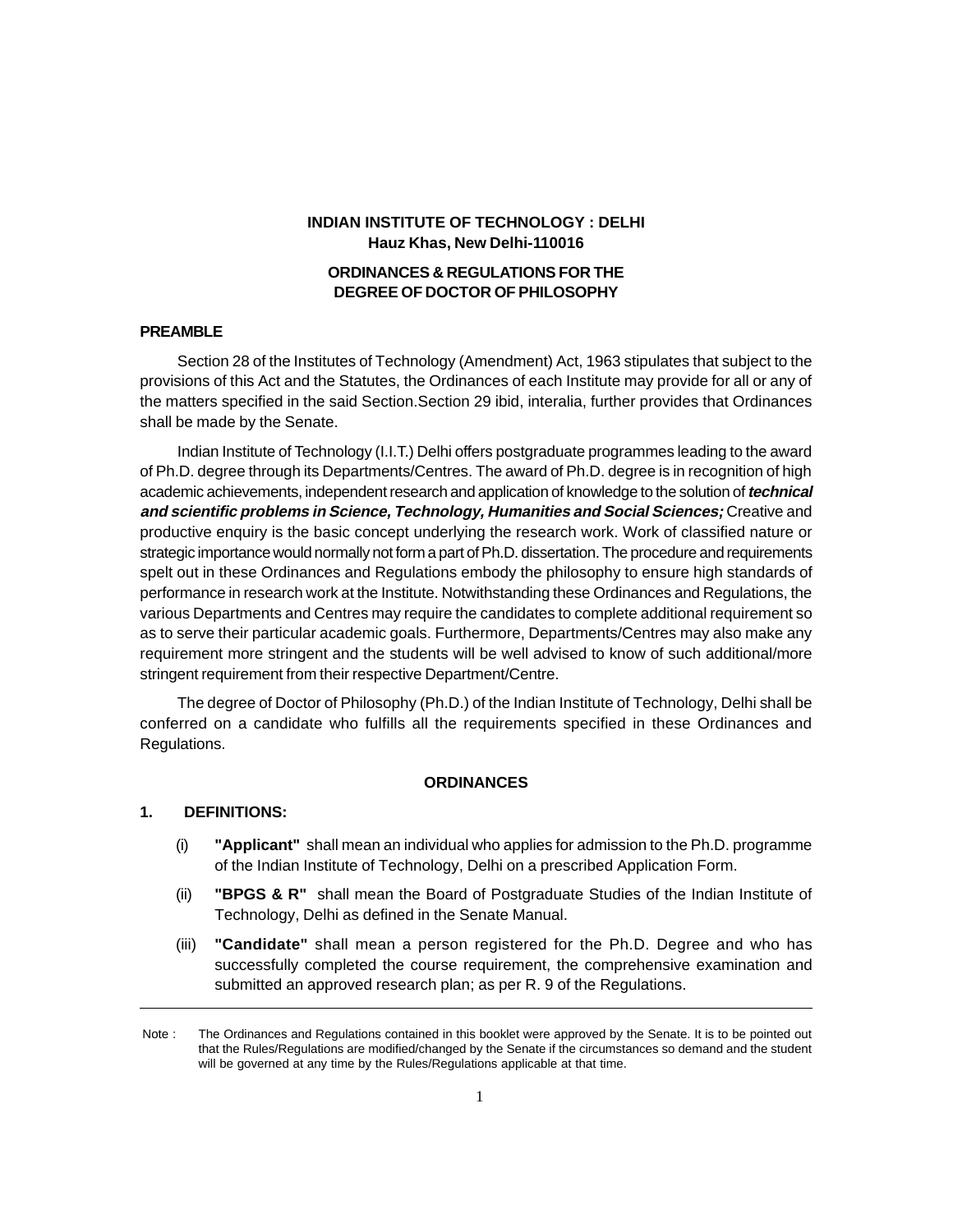- (iv) **"Caretaker Supervisor"** shall mean a member of the academic staff appointed to look after the candidate's research interests in the absence of the Supervisor and after the submission of thesis.
- (v) **"Course Advisor"** shall mean a faculty member nominated by the Department/ Centre to chalk-out the programme of study of a student registered for the Ph.D. and to advise him on the courses to be taken by him. If a Supervisor(s) has already been appointed, he shall be the Course Advisor for that student.
- (vi) **"Course Work"** shall mean courses of study prescribed by the Department/Centre through the Course Advisor to be undertaken by a student registered for the Ph.D. Degree.
- (vii) **"DPGS&R "** shall mean the Dean, Postgraduate Studies & Research.
- (viii) **"Degree"** shall mean the Degree of Doctor of Philosophy (Ph.D.) of the Indian Institute of Technology, Delhi.
- (ix) **"Educational Institution"** shall mean those colleges which offer Bachelor's Degree or higher.
- (x) **"Full-time Research Student/Candidate"** shall mean a person registered for the Ph.D. Degree devoting full time for completing the degree requirements.
- (xi) **"Institute"** shall mean the Indian Institute of Technology, Delhi.
- (xii) **"Institute Student/Candidate"** shall mean a person registered for the Institute Ph.D. Degree as a full-time research student/candidate.
- (xiii) **"Joint Supervisor"** shall mean an additional supervisor approved by the BPGS&R on the recommendation of Department/Centre to help the supervisor in the accomplishment of the research work of the student/candidate, as per R. 7 of the Regulations.
- (xiv) **"Minimum Registration Period"** shall mean the minimum period for which a candidate must be registered, including the time spent as student before becoming a candidate, prior to submission of the thesis.
- (xv) **"Part-time Research Student/Candidate"** shall mean a person who is registered for the Ph.D. degree and will devote part of his time towards this pursuit and devote part of his time towards the discharge of his official obligations.
- (xvi) **"Registration Period"** shall mean the length of time span commencing with the date of initial registration at the Institute till the completion of the programme.
- (xvii) **"Residency"** shall mean the minimum period for which a student/candidate must attend the Institute on full-time basis.
- (xviii) **"SRC"** shall mean Student Research Committee.
- (xix) **"Sponsored Research Student/Candidate"** shall mean a full time research student/ candidate except that he receives complete financial support from the sponsoring organization/his employer.
- (xx) **"Student"** shall mean a person registered for the Ph.D. degree prior to becoming a candidate.
- (xxi) **"Supervisor"** shall mean a member of the academic staff of the Institute approved by BPGS&R on the recommendation of Department/Centre to guide/supervise the research/ academic work of the student/candidate
- **Note :** 'He' & 'His' imply 'he'/'she' and 'his'/'her' respectively.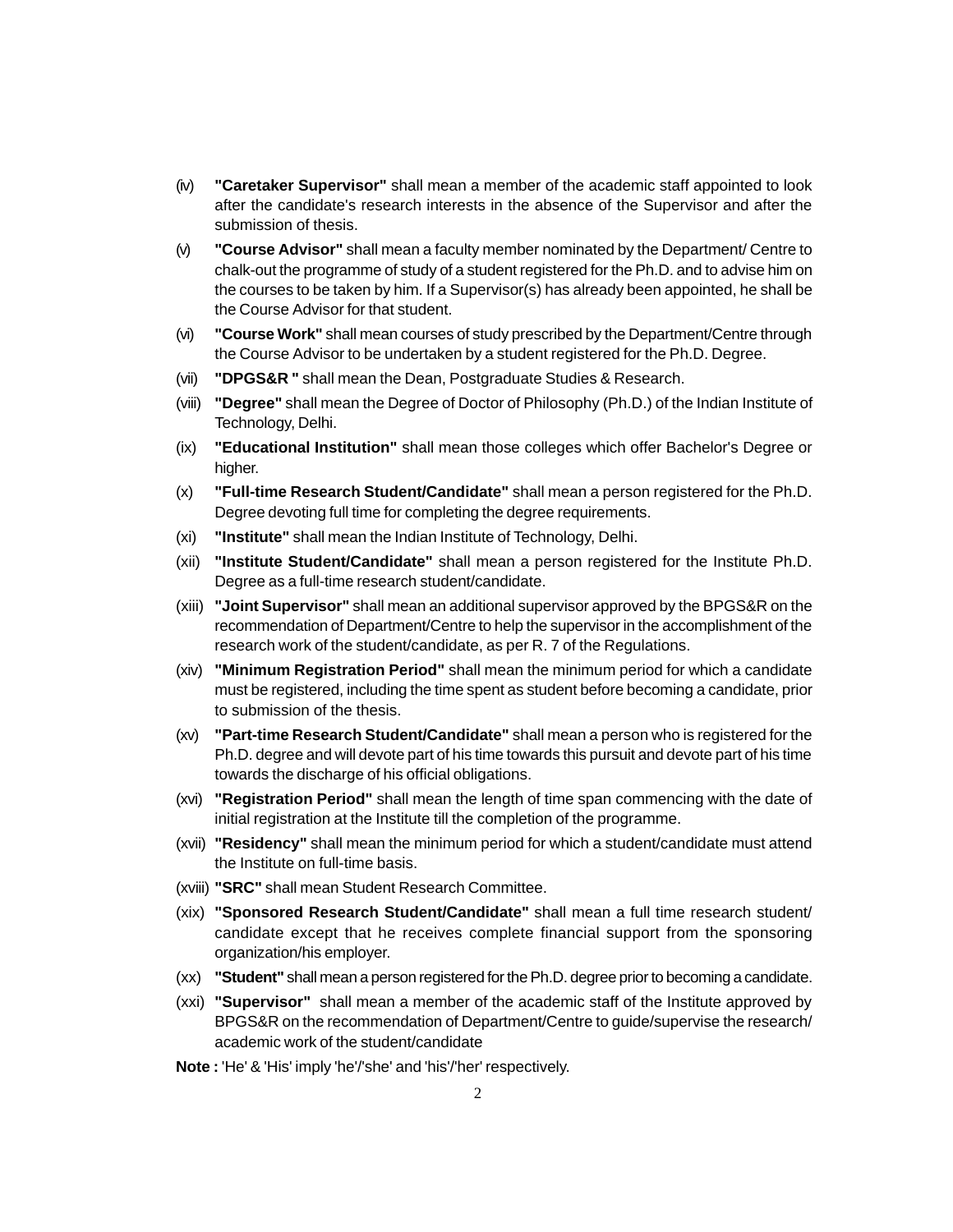- **2. 0.1** The minimum entry qualifications for admision to the Ph.D. programme shall be
	- (a) a Master's degree in Engineering/Technology/Science/Humanities and Social Sciences of the Institute or any other equivalent qualification recognised by the Institute.

Or

(b) a Bachelor's degree in Engineering/Technology of the Institute or any equivalent qualification recognised by the Institute. He must also have an excellent academic attainment in the relevant discipline. The minimum cumulative grade point average (CGPA)/percent marks; in each

category are laid down in the Regulations. (R-1).

- **0.2** A candidate registered for the Ph.D. programme shall be required to satisfy a minimum registration period requirement, as laid-down in the Regulations (R-11).
- **0.3** A student/candidate shall be required to earn prescribed minimum credits through courses and/or carry out his research work at the Institute, under the guidance of approved supervisor(s). In special circumstances, a full-time student/candidate may be permitted by the BPGS&R to carry out part of his research outside the Institute.
- **0.4** A candidate will be required to complete all requirements for the award of the degree within a period specified in the Regulations.
- **0.5** The date of initial registration shall normally be the date on which the student formally registers for the first time in the beginning of a Semester for the Ph.D. programme, which shall also be the date of his joining the programme for all intents and purposes. However, in exceptional cases, the date of registration may be advanced by a maximum of six calendar months by the BPGS&R if it is convinced that the student/candidate has spent adequate amount of time on relevant research earlier.
- **0.6** For a student to become a candidate of the degree, he shall have to satisfy the requirements laid down in the Regulations and be accepted by the BPGS&R on the recommendation of the respective Department/Centre.
- **0.7** A full-time candidate may be allowed by DPGS&R to convert his registration into part-time registration only after completion of atleast 2 years if the candidate is having M.Tech. qualification, and 3 years if the candidate is having non-M.Tech. qualification, from initial registration or after submission of synopsis.

Full-time Ph.D. scholars with M.Tech. qualification can be permitted to convert their registration from full-time to part-time after one year or after completion of course work and comprehensive examination whichever is later, if they get employed in the Institute's Sponsored Projects.

Full-time Ph.D. Scholars in the Science Departments with M.Sc. qualifications can be permitted to convert their registration from full-time after two years or after completion of course work and comprehensive examination, whichever is later, if they get employed in the Institute's Sponsored Projects. This provision will also be applicable to the Ph.D. scholars having B.Tech. Degree.

Such conversion will be permissible only if the work is in the Projects of the Institute, and not for employment outside.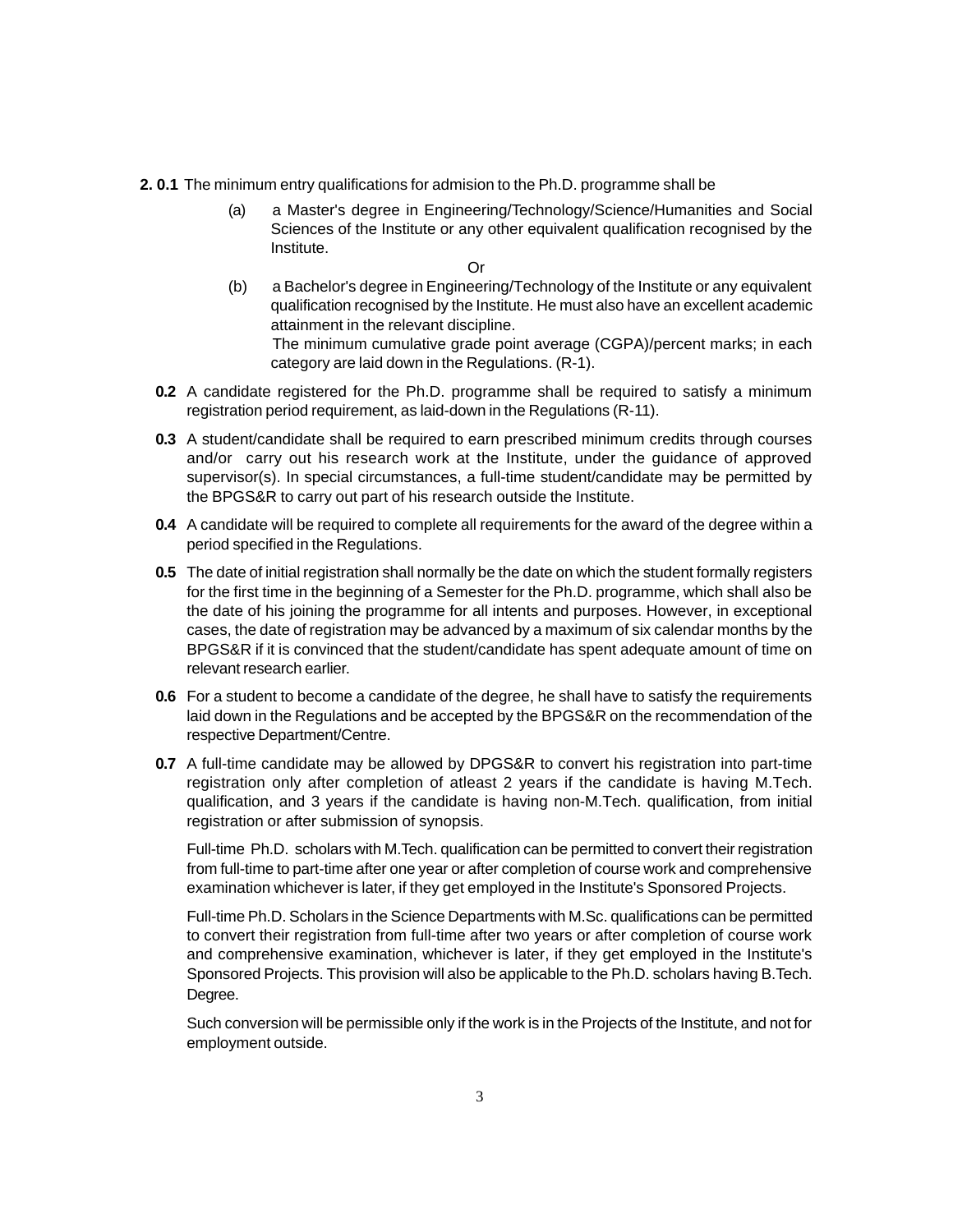- **0.8** If a part-time Ph.D. registrant applies for conversion of his/her registration into full-time one, the Dean PGS&R may allow him the same either with or without assistantship/scholarship on the individual merits of each case provided:–
	- (a) the student had already completed the comprehensive examination and,
	- (b) on the date of application the student has satisfied all conditions prescribed for admission as a full-time student.
- **0.9** If a student/candidate withdraws from his Ph.D. programme or his registration is terminated, his student/candidate status shall cease. If such a candidate is re-admitted, he may be given weightage to the credits acquired during the previous registration on the recommendation of the DRC/CRC except in the case of termination on disciplinary grounds.
- **0.10** The award of the Ph.D. Degree to an eligible candidate shall be made in accordance with the Regulations of the Institute.

#### **REGULATIONS**

The following Regulations shall apply to all categories of students/candidates pursuing course of study and research leading to the Ph.D. degree :

## **R.1. ADMISSION ELIGIBILITY :**

- **R.1.1** An applicant possessing any one of the following qualifications shall be eligible to apply for admission to a Ph.D. programme of the Institute:
	- (a) Masters degree in Engineering/Technology/Sciences/Humanities and Social Sciences in respective discipline or equivalent with a minimum Cumulative Grade Point Average (CGPA) of 6.75 on a 10 point scale or equivalent as determined by the Institute wherever letter grades are awarded; or 60% marks in aggregate (of all the years/semesters) where marks are awarded.
	- (b) In exceptional cases, applicants with B.Tech. degree or equivalent in respective discipline with excellent academic record (with a minimum CGPA of 7.5 on a 10 point scale or equivalent or 70% marks) may be considered eligible for admission.
	- (c) Applicants for admission for full-time studies who do not possess an M.Tech. degree or equivalent in the relevant field must have a valid GATE score for Engineering/ Technology/Science disciplines or must have qualified national level fellowship examination such as UGC/CSIR for Science/Humanities and Social Sciences disciplines.
- **R.1.2** An employee of a Public Sector Undertaking, a Government Department, a Research/ Development Organisation, or a private industry (approved by the concerned Faculty Board) or an Educational Institution, with a minimum relevant working experience of two years and a Defence Sponsored Officer may be considered for admission as a sponsored (full-time)/part-time Research scholar. Sponsored applicants will be eligible for admission provided that they are treated by their employers as on duty with their normal salary and allowances and are fully relieved for the period of study. Part-time applicants will be eligible provided that:
	- (a) the applicant possesses the minimum entry qualifications for the degree as given in R 1.1;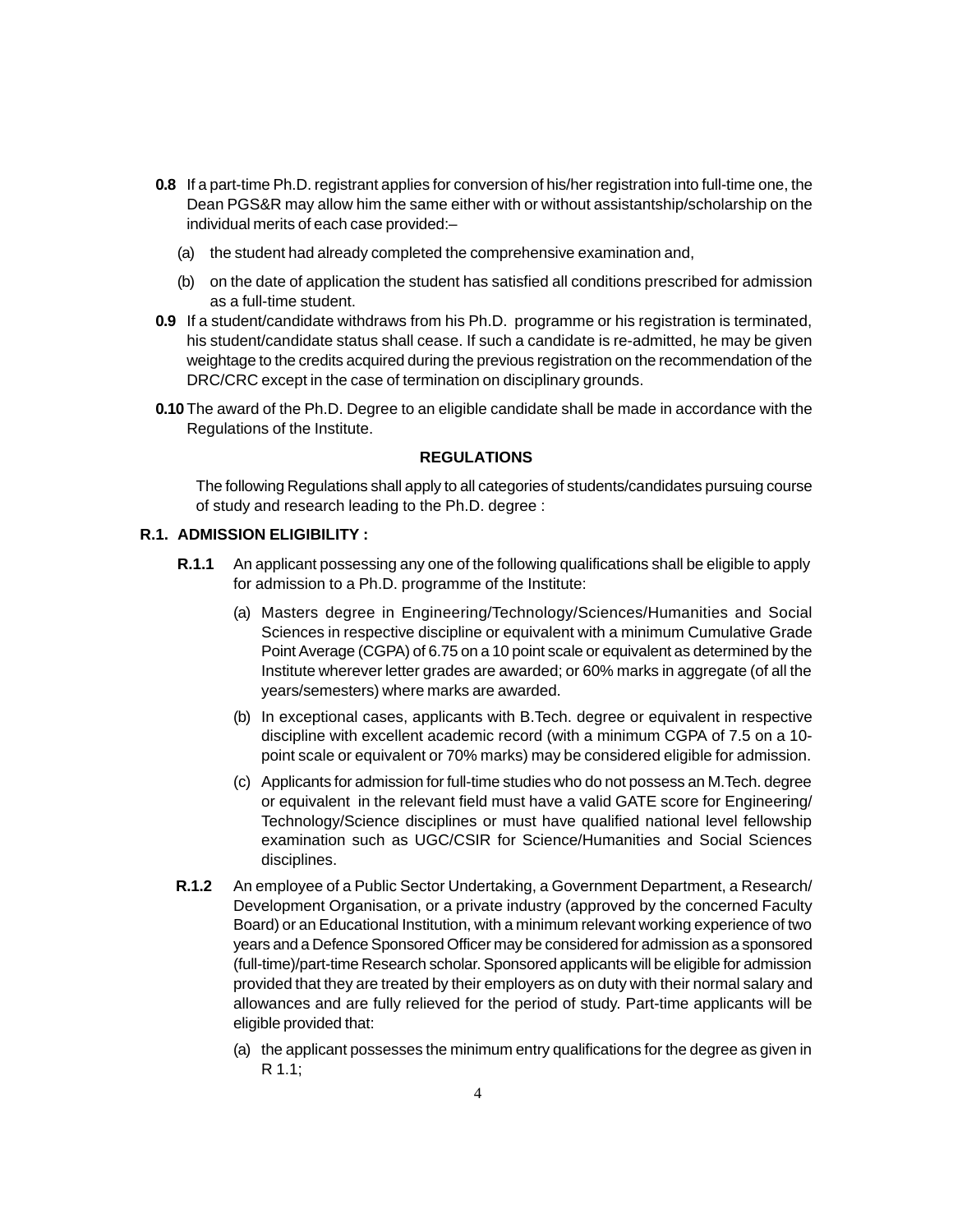- (b) the applicant proves to the satisfaction of the BPGS&R that his official duties permit him to devote sufficient time to research:
- (c) facilities for research are available at the applicant's place of work in the chosen field of research; and
- (d) he/she will be permitted to reside at the Institute for a period of not less than 6 months during his/her registration for the degree. (This condition of minimum residence will be automatically waived for candidates who are working in Delhi or in organisations/institutions located within a distance of 50 km from the Institute). For candidates with B.Tech./M.S./M.Sc./M.Tech. degree from IIT Delhi, the period of residence would be six months.

If the course credit requirement recommended by a Deptt./Centre is more than 12, then the residency requirement for part time Ph.D. Candidates holding degrees from other Institutes/Universities and working in organisation outside Delhi will be 12 months.

- **R.1.3** A member of the non-academic staff of the Institute who satisfied eligibility qualifications may be considered for admission to the degree as a part time student provided he has been given administrative clearance by the Director of the Institute. Those with B.Tech./ B.E./M.Sc./M.A. or equivalent qualification and with less than two years of relevant working experience must have a valid GATE score or must have qualified any other national level examination conducted by those like UGC/CSIR, etc.
- **R.1.4** Temporary and contract academic staff of Institute (e.g. SRA) as well as staff of schemes may be given administrative clearance to seek admission on part-time basis at any time after joining service subject to recommendations of Deptt./Centre for Institute employees and Principal Investigator in case of scheme employees; and clearance of GATE or equivalent national level examination in case they have not got an M.Tech. degree or equivalent. Those who have not cleared GATE/equivalent national level examination and also have not got an M.Tech. or equivalent will have to wait for one year for getting administrative clearance.
- **R.1.5** Permanent academic staff of the Institute may be given administrative clearance to seek registration on part-time basis after satisfactory completion of the period of probation subject to recommendation of the concerned Head of Deptt./Centre. Such applicants need not clear GATE or equivalent national examination even if they do not have an M.Tech. degree.

# **R.2 RESERVATION/RELAXATION**

- **R.2.1** Fifteen (15%) seats shall be reserved for Scheduled Caste applicants and 7.5% for Scheduled Tribe applicants in each of the categories of the Research Scholars. A total of three seats over and above the sanctioned strength will be reserved for physically handicapped applicants in all the postgraduate programmes of the Institute put together.
- **R.2.2** For the SC/ST applicants and others holding Master's Degree with M.A. in English seeking admission to Ph.D. in English in the Department of Humanities and Social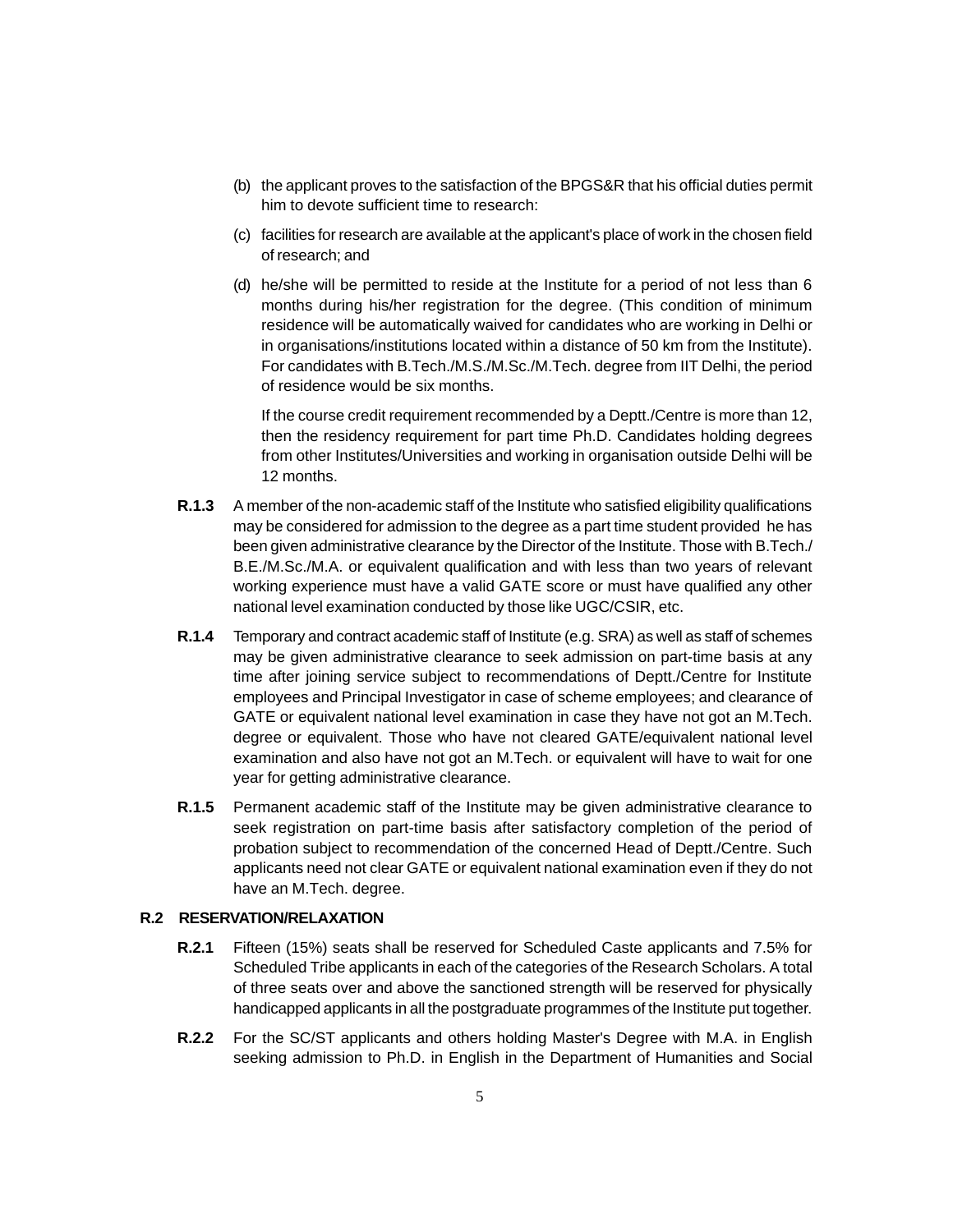Sciences the eligibility requirement of CGPA may be relaxed to 6.25 on a 10-point scale or equivalent, or to 55% marks.

- **R.2.3** The SC/ST applicants holding B.Tech. Degree or equivalent may be allowed 5% relaxation in marks or equivalent relaxation in CGPA.
- **R.2.4** Physically handicapped applicants may be permitted relaxation in eligibility requirement of CGPA to 5.75 on a 10-point scale or equivalent, or to 50% marks. They will not be allowed any other relaxation beyond this limit even if they belong to SC/ST category and/are holders of the Degree of M.A. in English, etc.

#### **R.3 SHORTLISTING**

- **R.3.1** (a) The shortlisting of applications for the purpose of admission test/interview will be done by the concerned department/centre.
	- (b) The DRC/CRC of the concerned department/centre may set the shortlisting criteria, if considered necessary higher than the minimum eligibility defined above.

#### **R.4 CLASSIFICATIONS**

- **R.4.1** The applicants for admission to the Ph.D. programme shall be classified under any one of the following categories :
	- (a) Institute Research student/candidate (Full Time)
	- (b) Sponsored Research student/candidate financed by the Govt./Semi-Government Organizations like CSIR, UGC, Research Schemes etc. (Full-time).
	- (c) Sponsored Research student/candidate nominated by Government of India under a Cultural Exchange Scholarship Programme, Self-Financing foreign student or a scholar admitted under an MOU (Full-time).
	- (d) Part-time Research student/candidate.

## **R.5 REGISTRATION**

- **R.5.1** Every student/candidate will be required to renew the registration every semester till the submission of the thesis. The renewal of registration every semester shall be subject to completion of specified number of credits/courses and/or satisfactory progress in his research work as recommended by Department Research Committee (DRC)/Centre's Research Committee (CRC).
- **R.5.2** A student/candidate who fails to register or renew his registration as the case may be, will cease to be a student/candidate with immediate effect.

# **R.6 COURSE WORK**

- **R.6.1** Each student will be required to take course work as prescribed by the supervisor(s) course advisor and approved by the DRC/CRC.
- **R.6.2** A student having B.Tech./M.Sc./M.A. or equivalent degree shall be required to complete a minimum of 12 credits while M.Tech. or equivalent degree holder shall be required to complete a minimum of 6 credits of course work. These courses may be prescribed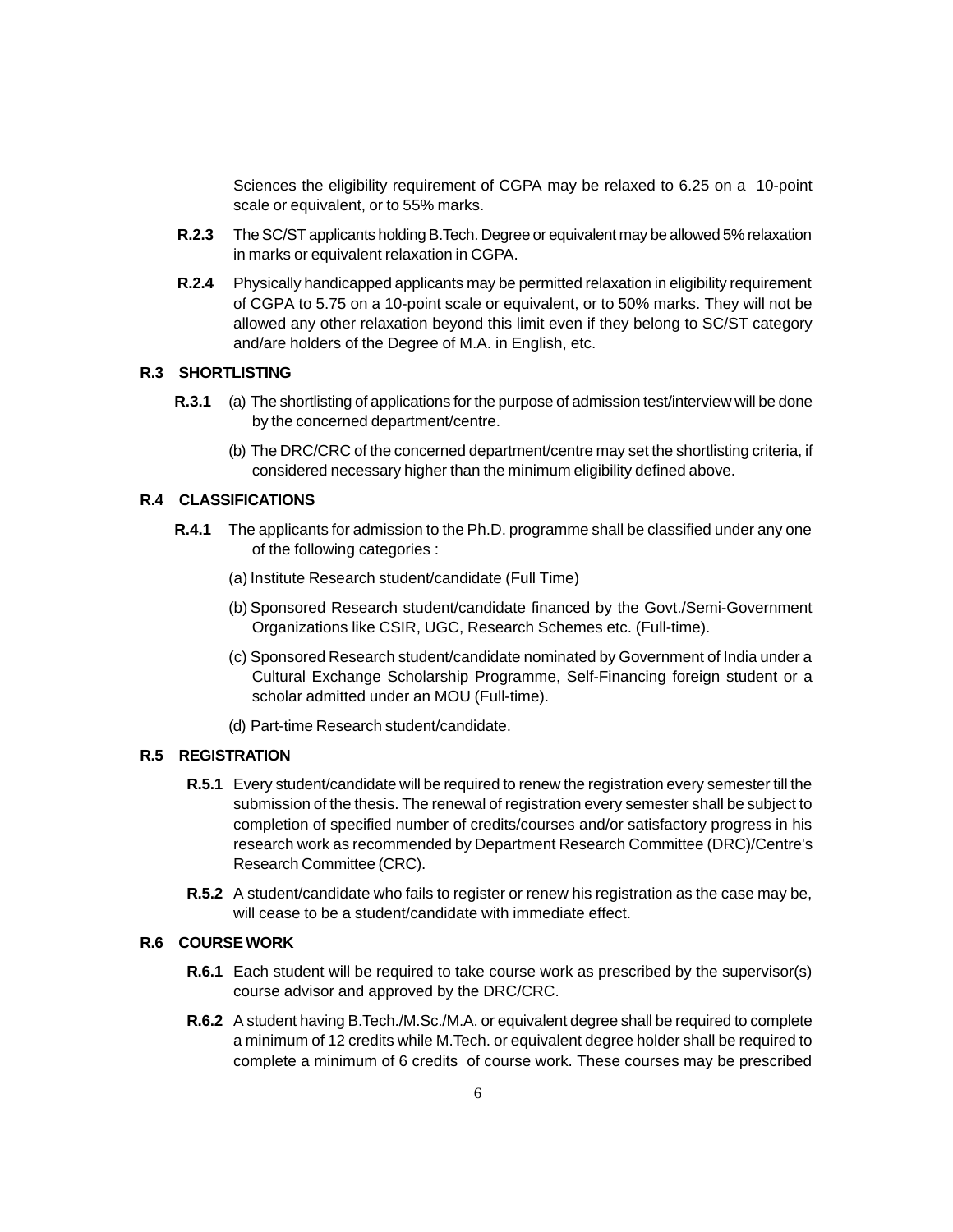from the existing M.Tech. and/or pre-Ph.D. courses at the Institute. In addition a candidate shall be required to audit a 3 credit course on "Communication Skills". However, a student, on recommendations of his supervisor, can be exempted by the DRC/CRC from the requirement of auditing the Communications Skills course if it is convinced that the student has already adequate knowledge/exposure of Communication skills. The DRC/CRC is the terminal authority to grant this exemption and a communication in this regard from Chairman of the DRC/CRC would be treated as sufficient by the P.G. Section to record the exemption in their records. It is expected that full-time and part-time students will complete their course requirement in two and three semesters respectively. It is further expected that they will quality the comprehensive examinations (R8) soon after completing the course requirement but in no case beyond the time stipulated in R 8.4

- **R.6.2.1** All Ph.D. students are to compulsorily register in Course No. DT 900 (Doctoral Thesis) at the time of registration/renewal of registration for the Ph.D. Research work till they submit the thesis.
- **R.6.3** The minimum CGPA requirement shall be 7.50 on a 10 point scale for admission to the candidacy of Ph.D. Degree. If the CGPA of any student is below 7.00 at the end of any semester, his registration will be terminated with immediate effect. However, if his CGPA is above 7.00 but less than 7.50, he may be asked to take more courses in order to enhance his CGPA to 7.50 or above, subject to the condition that this should be achieved within one semester.
- **R.6.4** Notwithstanding the above Regulations, the BPGS&R may consider giving credit to the courses already completed/passed by a candidate at this Institute as a part of his any earlier Ph.D. registration, except in cases covered by Ordinance 0.9.

#### **R.7 THESIS SUPERVISOR(S)**

- **R.7.1** Every admitted student shall be assigned a Research Supervisor(s) by the Head of the Department/Centre on the recommendations of the DRC/CRC taking into consideration the preference of the student, subject to approval by the Dean, PGS&R. For this purpose, form given in Annexure A will be completed and processed during first semester of the students' joining.
- **R.7.2** A Supervisor(s) can be any full-time faculty member including Scientific/Design staff of the Institute with a Ph.D. degree. Faculty members who do not have a Ph.D. degree may be allowed to supervise provided they have been engaged in research for three or more years. No person who himself is registered for Ph.D. degree at this Institute or any other Institution, would qualify to act as supervisor. Those without Ph.D. appointed as supervisors would cease to be supervisors if they themselves register for Ph.D.
- **R.7.3** The Supervisor(s) shall be appointed during the first semester.
- **R.7.4** The Dean, PGS&R on the recommendations of the DRC/CRC, may appoint joint Supervisor(s) not exceeding a total of three to supervise the student/Candidate. These may be from inside or outside the Institute and normally, there should not be more than two supervisors from within the Institute. Appointment of any Joint Supervisor(s) would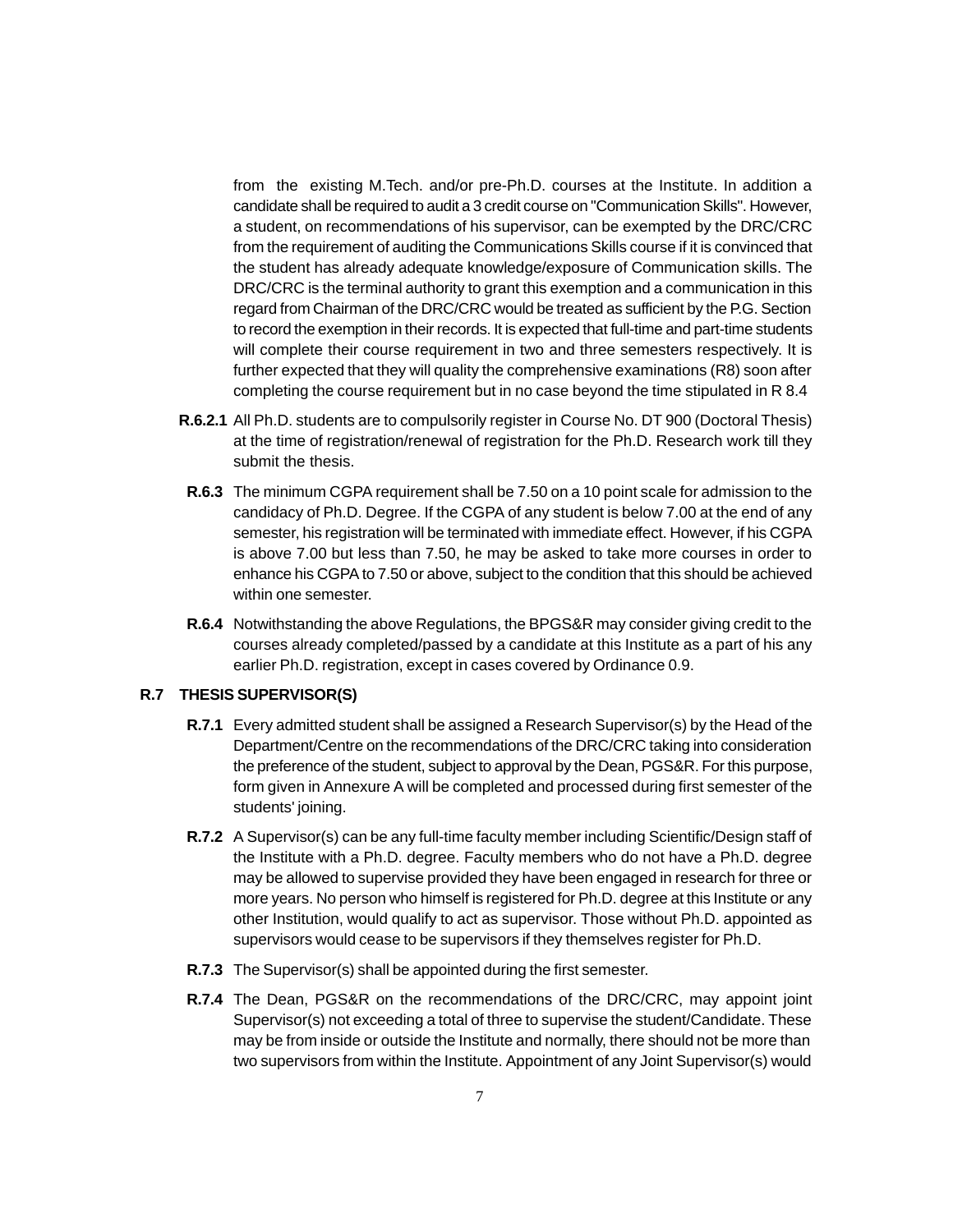not be made after a lapse of 18 calendar months from the date of initial registration of the student/candidate except when none of the supervisors is in the Institute for a period of a year or more at a stretch.

## **R.7.5 Appointment of Supervisors/Joint-Supervisors and Caretaker-Supervisor for Ph.D. students**

A faculty member appointed as a Ph.D. supervisor is normally expected to be available to a research scholar in the Institute till the thesis oral. However, under unavoidable circumstances, such as: long leave of more than 12 months; resignation; retirement; or death; a supervisor may not be available to the scholar. In such special cases, appointment of supervisor(s) will be regulated as under :

#### **I. A supervisor proceeding on long leave of more than 12 months**

- (a) (i) Where joint-supervisor exists, the supervisor proceeding on long leave for more than 12 months can continue to be a Joint-supervisor provided the DRC/CRC is convinced of effective supervision by the Joint-Supervisor.
	- (ii) Where a Joint-Supervisor does not exist, a Joint-Supervisor may be appointed by the DRC/CRC in cases where a student has not yet submitted his synopsis.
- (b) (i) Provided, if the synopsis of the thesis has been submitted before the supervisor proceeds on leave, he will continue to be the supervisor and only a caretaker supervisor will be appointed.
	- (ii) The Thesis has been submitted before the supervisor proceeds on leave, he will continue to be the supervisor and only a caretaker supervisor will be appointed.
	- (iii) Further, if a major revision becomes necessary, and the sole supervisor is on leave, he should be asked to specifically state whether he would effectively help the student carrying out the major revisions within a reasonable time. In case the sole supervisor expresses his inability due to one reason or the other, the caretaker supervisor, if he provides the required help in carrying out the major revision, will automatically be treated as Joint-Supervisor of that candidate.
- (c) Provided further, if a supervisor proceeds on leave for a period less than 12 months initially, but later extends his leave beyond 12 months, the above procedure will be followed. The extension granting authority will inform the PG Section accordingly.

#### **II. A Supervisor retires**

A faculty member who is due to retire within the next two years can be appointed as a Joint-Supervisor and can continue to be the Joint-Supervisor even after his retirement provided the DRC/CRC is convinced of his availability/continued guidance to the student. In other cases, a faculty member on retirement may continue as (i) a Supervisor, if reemployed or appointed Emeritus Fellow; (ii) a Joint-Supervisor, if the synopsis of the thesis has been submitted. Appointment of another Supervisor, if necessary, will be as per I(a); and caretaker Supervisor as per I(b).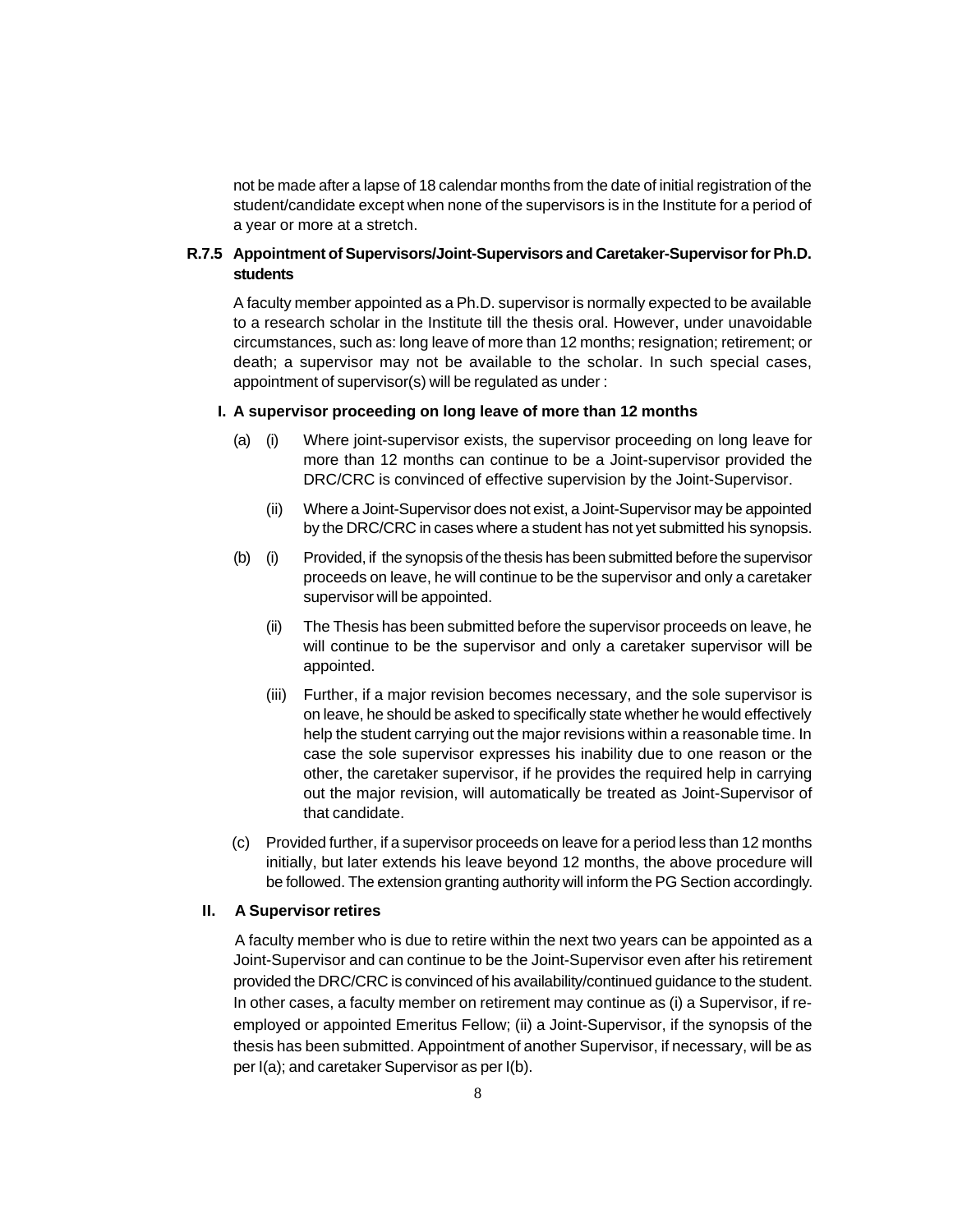#### **III. A Supervisor resigns**

A new Supervisor will be appointed, if necessary, as per I(a), and a caretaker supervisor as per I(b).

#### **IV. A Supervisor dies**

A new Supervisor will be appointed, if necessary, on the recommendation of DRC/CRC.

#### **R.8 COMPREHENSIVE EXAMINATION**

- **R.8.1** Each student will be required to take a comprehensive examination which will test students' comprehension of his broad field of research and his academic preparation and potential to carry out the proposed research plan. The comprehensive examination should be a combination of written and oral examination and should be separately conducted before evaluation of the research proposal. The examination will be conducted by a committee called Student's Research Committee (SRC), which will be constituted as follows :
	- (a) Chairman, DRC/CRC or his nominee;
	- (b) One expert in the field from the Department/Centre;
	- (c) One Institute faculty expert, preferably in the concerned area, from outside the Department/Centre to which the student belongs; and
	- (d) Supervisor(s).

Experts at (b) and (c) above will be nominated by DRC/CRC from amongst those proposed by Supervisor(s).

- **R.8.1. (i)** The following procedures to be uniformallly followed by all the Deptts./Centres in conducting the comprehensive examination for Ph.D. Scholars :
	- (a) A student should first clear the requisite Ph.D. course work.
	- (b) The written examination should then be conducted by the SRC of the student within the guidelines laid down by respective DRC/CRC.
	- (c) The result of the written examination should be declared within two weeks.
	- (d) After the student has passed the written examination, the oral examination should be conducted by the SRC of the student within the broad guidelines laid down by the respective DRC/CRC.
	- (e) This should be followed by evaluation of the research proposal.
	- **R.8.2** The Student's Research Committee on the basis of the performance of the student in the examination will make one of the following recommendations :
		- (a) (i) Passed
			- (ii) To reappear in the examination after a defined period of time specified by the SRC and after taking additional courses.
			- (iii) To re-submit the research plan keeping in view suggestions of the Committee and to be evaluated after a defined period of time.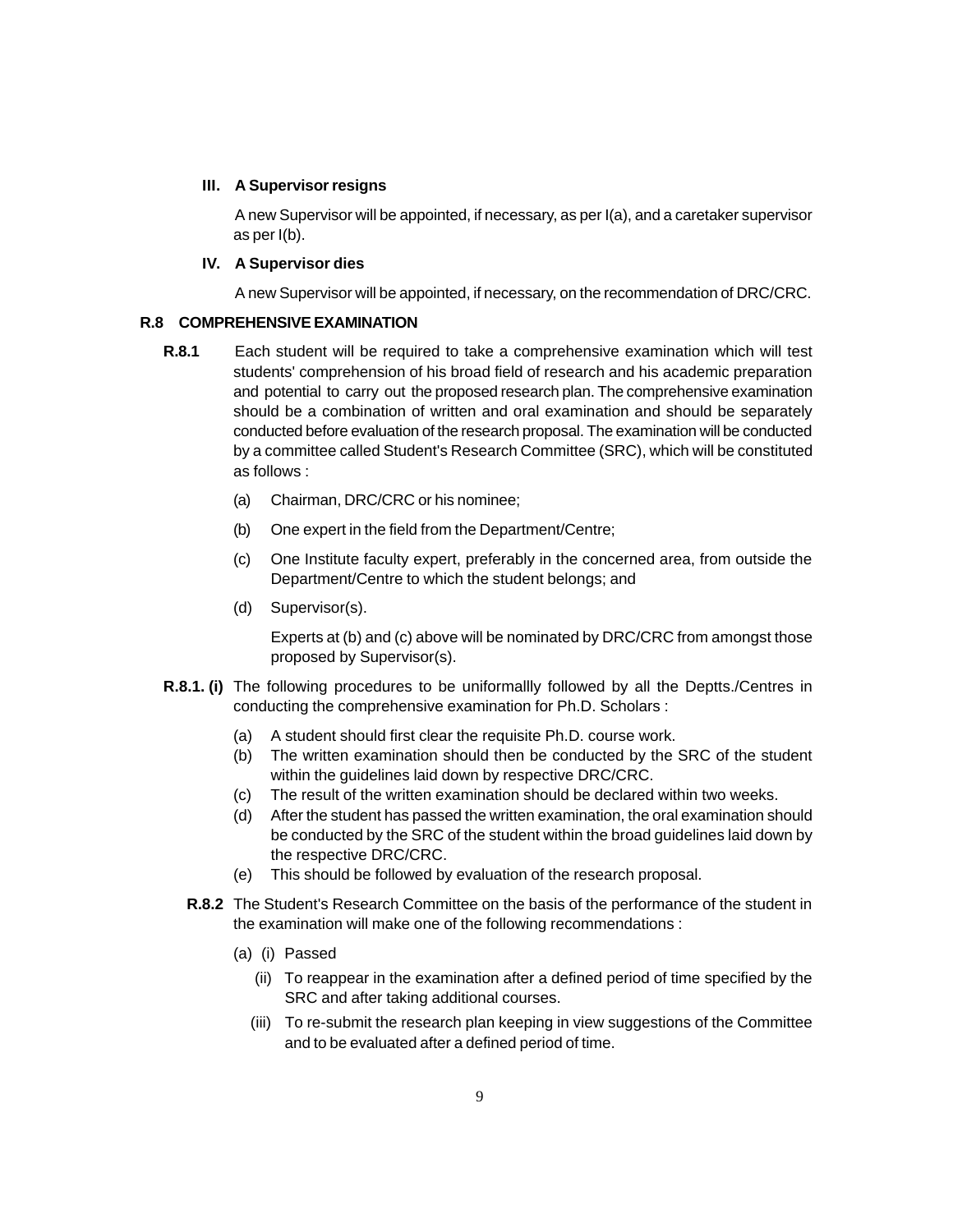- (iv) Failed
- (b) Research Plan
	- (i) Approved
- (ii) Not approved
- **R.8.3** A student will be provided a maximum of two attempts to pass the comprehensive examination.
- **R.8.4** Full-time and part-time students must complete the comprehensive examination within 18 and 24 months respectively from the date of joining the programme, failing which their registration will be cancelled.

# **R.9. ELIGIBILITY FOR THE CANDIDACY FOR THE DEGREE**

- **R.9.1** Application for the candidacy for the Ph.D. Degree shall be made by the student to the BPGS&R on the approved form (Annexure 'B') soon after having passed the comprehensive examination.
- **R.9.2** A student shall be formally registered as a candidate for the Ph.D. Degree after he has complied with the following :
	- (i) has completed his course work with a minimum CGPA of 7.50;
	- (ii) has submitted a research plan duly recommended by DRC/CRC, and approved by SRC; and
	- (iii) has passed the comprehensive examination.

#### **R.10 PERFORMANCE MONITORING**

- **R.10.1** The academic/research progress of each student/candidate will be monitored either by DRC/CRC or by its sub-committee. For this purpose, each candidate will be asked to submit a progress report at the end of each semester to his supervisor(s). On receipt of the progress report, the supervisor(s) shall arrange with DRC/CRC or its sub-committee for a review.
- **R.10.2** The DRC/CRC Secretary/Ph.D. Coordinator will be coordinating collection of progress reports written and signed by the scholars and forwarded by the supervisors every semester.
- **R.10.3** The supervisor(s) SRC/DRC/CRC will evaluate the progress report of the student every semester.
- **R.10.4** 'X' grade is to be awarded during that semester if the progress is 'satisfactory'.
- **R.10.5** If the progress is 'unsatisfactory', 'U' grade is to be awarded and appropriate action taken. For the first appearance of 'U' grade, a warning would be issued to the candidate. Subsequently, the fellowship (in case of regular scholar) of the candidate would be withheld.
- **R.10.6** If there are two consecutive 'U' s, the registration will stand terminated.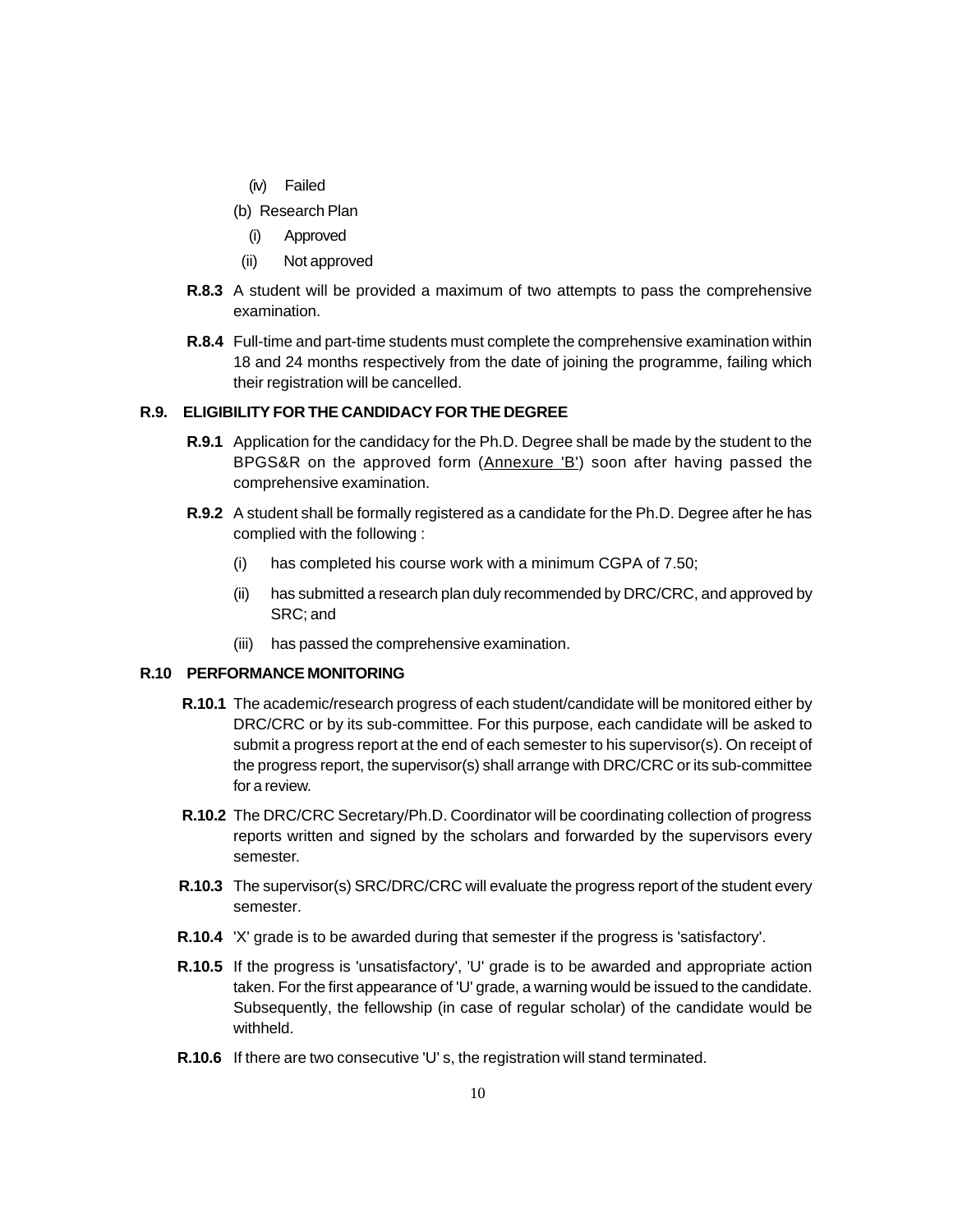- **R.10.7** Submission of progress report should continue till submission of thesis.
- **R.10.8** Like all other courses, the grades for DT 900 will be discussed in the Department/Centre as per semester schedule notified for this. After the discussion, the grades are to be sent to PG section and entered like for any other course.
- **R.10.9** The above process will continue till the thesis is submitted (TS).
- **R.10.10** The terms for the research work will be as follows : I Term: July to December; II Term: Jan. to June.
- **R.10.11**There will not be any need to send progress reports to PG section. Only those cases where some action is required will go to the PG section.
- **R.10.12**The academic calendar will include the following dates for the submission of progress reports.
	- I semester: 1st. November (issue of blank progress forms by PG section to respective Deptts./Centres).

15 December (submission of progress reports by the students to Deptts.Centres).

II semester: 1st May (issue of blank progress forms by PG section to respective Deptts./Centres).

> 10 June (submission of progress reports by the students to Deptts./ Centres).

# **R.11 MINIMUM REGISTRATION REQUIREMENT**

- **R.11.1** A candidate who has a B.Tech./M.Sc./M.A. degree or its equivalent shall be required to be registered for the degree for a period of not less than three calendar years (36 months) from the date of his initial registration. In exceptional cases, the minimum period of registration may be reduced to two calendar years (24 months) with the approval of the Senate. For a candidate who has an M.Tech. degree or its equivalent the minimum period of registration shall be two calendar years (24 months)
- **R.11.2** The candidates of all categories shall normally submit their thesis within a period of five years from the date of their initial registration for the Ph.D. Programme. However, as a special case, this limit may be extended to a maximum of **seven years** by the Dean, BPGS&R after which the registration shall stand cancelled automatically.

# **R.12 SYNOPSIS**

**R.12.1** Holding of Pre-Ph.D. seminar is an essential requirement before the DRC/CRC considers the synopsis of a Ph.D. scholar. On completion of the research work, the candidate shall submit to DRC/CRC through (s), 8 copies of the synopsis including bibliography of research work. The DRC/CRC will forward the synopsis with its recommendations to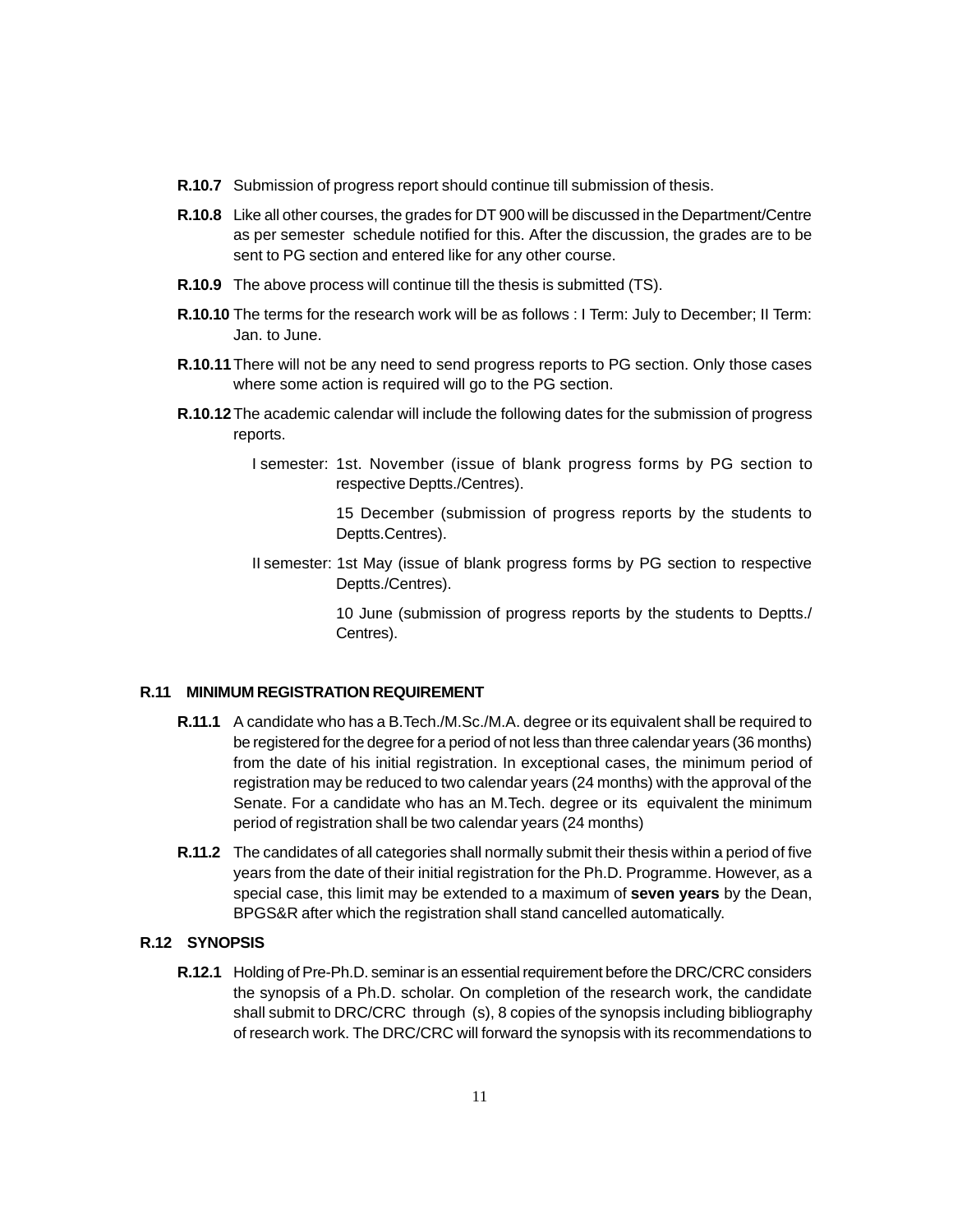the PGS&R Section. A panel of at least eight experts in the area would be suggested by the Supervisor(s) and recommended by DRC/CRC while forwarding the title and synopsis of the thesis. The panel so recommended would include at least 50% of the examiners from outside India.

**R.12.2** The candidate shall be required to submit fresh synopsis if he fails to submit his thesis within 9 months of the submission of the earlier synopsis. However, in case a candidate fails to submit his thesis within the stipulated time and has suitable justification for the same, the Dean, PGS&R may on recommendations made by the DRC and on individual merits of each case grant him extension in time by not more than one month i.e. the candidate may be allowed to submit his thesis within a period not exceeding 10 months from the date of the submission of the synopsis.

#### **R.13 BOARD OF EXAMINERS**

- **R.13.1** On receipt of the title and synopsis of the thesis, the Dean PGS&R will appoint a Board of Examiners for each candidate. The Board will consist of internal examiners, normally the Supervisor(s), and two external examiners; one from within India and the other from abroad who shall be experts in the subject of the thesis. These external examiners shall be chosen normally from the panel of examiners recommended by the DRC/CRC as aforesaid. A person working in the same laboratory(ies)/Institution(s) where Research Scholar is employed cannot, however, be appointed as External Examiner for evaluating the Thesis of that Research Scholar. Further no person can be appointed as External Examiner from Laboratory/Institution to which the Joint supervisor(s) of the Research Scholar belongs.
- **R.13.2** There is no bar to the inclusion of name of guide/list of publications arising out of research in the synopsis as well as appointment of ex-student of the guide on the Board of Examiners provided the concerned ex-student had received Ph.D. Degree of the Institute under his guidance at least 10 years earlier.

It should bear evidence of the candidate's capacity for analysis and judgement as well as his ability to carry out independent investigation, design or development. A thesis may be supplemented by published work, if necessary. No part of the thesis or supplementary published work, shall have been submitted for the award of any other degree or diploma.

# **R. 14 THESIS SUBMISSION**

**R.14.1** The thesis shall be written in English or Hindi/other regional language in the specific format (Annexure C) and shall contain a critical account of the candidate's research. It should be characterised by discovery of facts or fresh approach towards interpretation of facts and theories or significant contribution to knowledge of development or a combination of these. It should bear evidence of the candidate's capacity for analysis and judgement as well as his ability to carry out independent investigation, design or development. A thesis may be supplemented by published work, if necessary. No part of the thesis or supplementary published work shall have been submitted for the award of any other degree.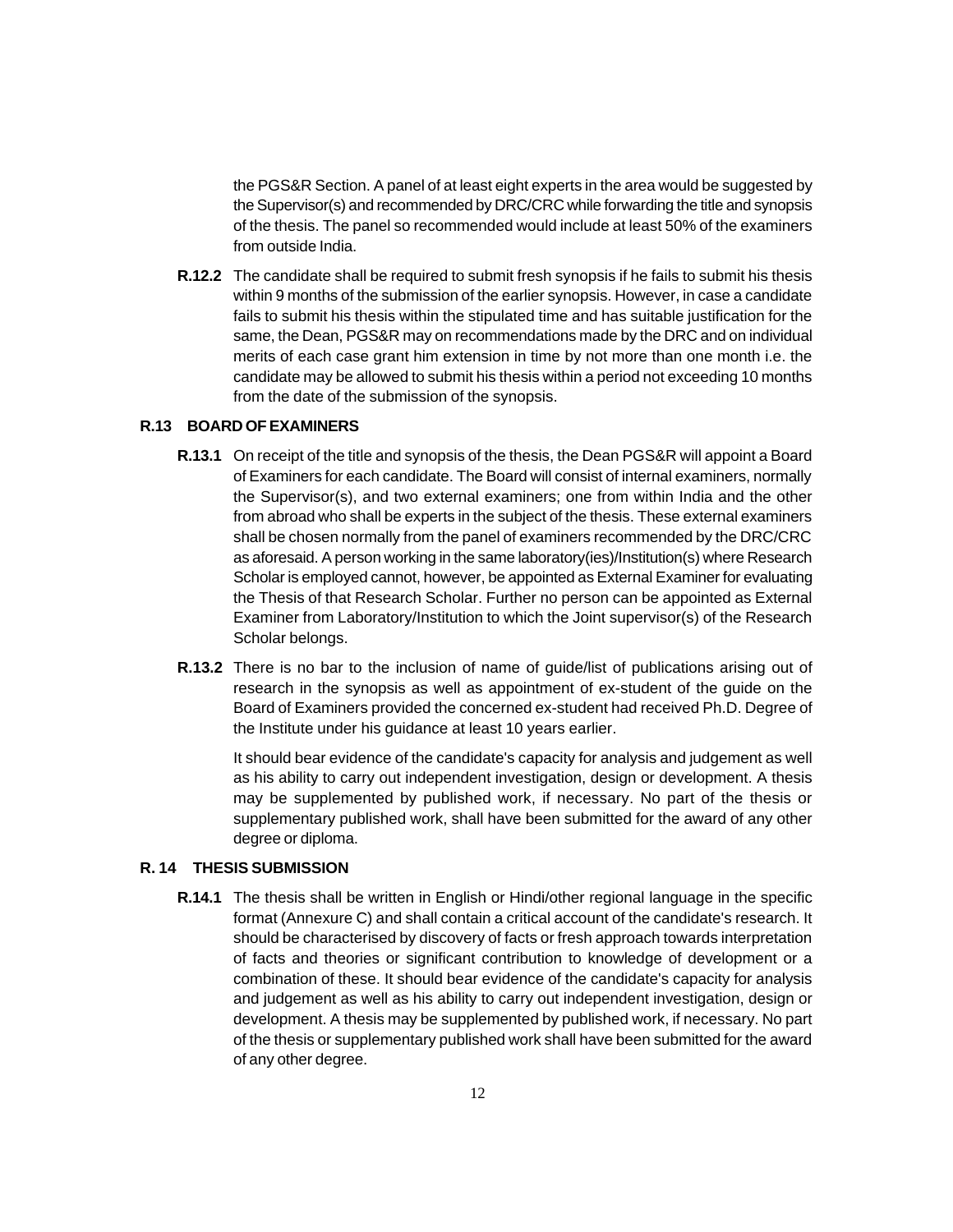- **R.14.2** A candidate may submit his thesis within the time period as stipulated in R 11.2 provided that:
	- (i) he has completed the minimum period of registration as provided in R 11.1.
	- (ii) he has become a candidate for the award of Ph.D. degree as provided in R 9.2; and
	- (iii) he has submitted the title and synopsis of the thesis atleast two months prior to the submission of the thesis.
- **R.14.3** The candidate for the degree shall submit three copies of the thesis with a soft cover. In case of joint supervision four/five copies of thesis shall be submitted by the candidate.
- **R.14.4** Soon after the Ph.D. thesis is submitted, every scholar shall make a presentation before the student's Research Committee (SRC). The SRC may recommend that the requirement of viva-voce be waived. Thereafter, the Dean, PGS&R shall write to the examiners and specifically inquire from them whether he/she will recommend waiving of viva-voce examination of the candidate. If the waiver is not granted the candidate will have to defend the thesis orally.

# **R.15 THESIS EVALUATION**

- **R.15.1** Each examiner will be requested to submit to the Dean PGS&R a detailed assessment report and his recommendations on the prescribed proforma within six weeks of the date of receiving the thesis.
- **R.15.2** In the event that the thesis report is not received from an examiner within a period of three months, the Dean, PGS&R may appoint another examiner in his place for evaluating the thesis.
- **R.15.3** In the event of dis-agreement between the external examiners, the BPGS&R may as a special case, appoint another external examiner, if the merit of the case so demands. This examiner will report independently to the Dean, PGS&R.
- **R.15.4** In the event of the candidate being required to submit a revised thesis, he shall in the normal circumstances, submit the same within a period of one year from date of communication in this regard from the Dean, PGS&R. However, in exceptional circumstances this period may be extended by the BPGS&R by another one year, the total revision time irrespective of the number of the revisions allowed, will not exceed a period of two years.

#### **R.16 AWARD OF PH.D. DEGREE**

- **R.16.1** A candidate who has been recommended for viva-voce examination on the basis of thesis evaluation, shall be required to defend his work/thesis orally before a duly constituted committee hereinafter referred to as Oral Defence Committee (ODC) during working hours of the Institute. Any deviation from this should have prior permission of the Dean, PGS&R.
- **R.16.2** The ODC shall consist of the internal examiner(s), and one external examiner. If none of the external examiners is available for the conduct of the oral defence, an alternative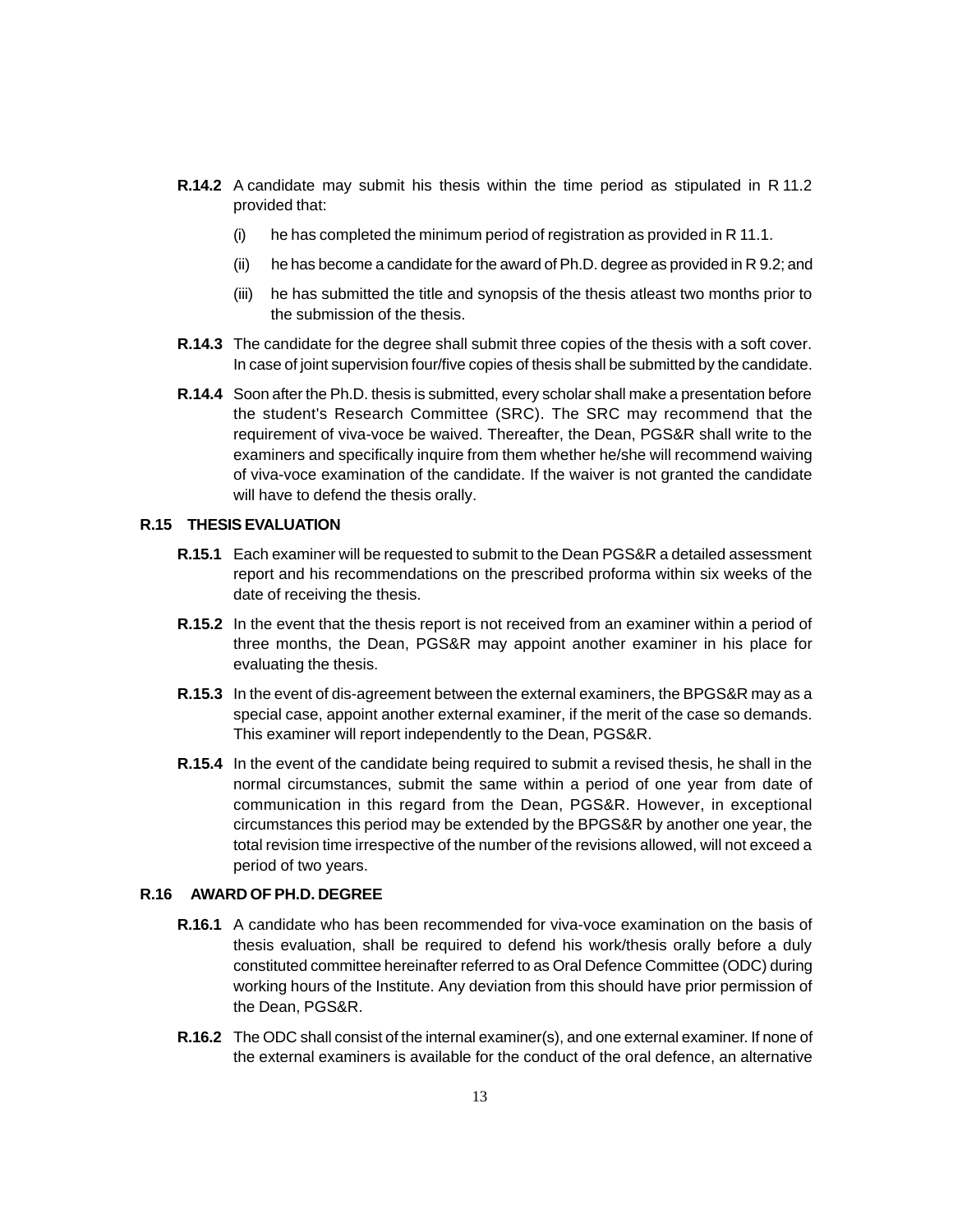external examiner shall be appointed by the Dean, PGS&R for this purpose only.

- **R.16.3** On the completion of all stages of examination, the Oral Defence Committee shall recommend to the Dean, PGS&R, one of the following courses of action:
	- (a) that the degree be awarded;
	- (b) that the candidate be re-examined at a later specified time in a specified manner;
	- (c) that the degree shall not be awarded;

In case of (a) and (b), the Oral Defence Committee shall also provide to the candidate a list of all corrections and modifications in the thesis (if required) including suggestions made by the examiners during the thesis evaluation.

- **R.16.4** The Degree shall be awarded by the Senate, provided that :
	- (a) The Oral Defence Committee so recommends;
	- (b) the candidate produces a 'No Dues Certificate' in the prescribed form and gets it forwarded alongwith the report of ODC, and
	- (c) the candidate has submitted two hard cover copies of the thesis; one for the Department's/Centre's Library and one for the Central Library. Thesis should incorporate all necessary/corrections/modifications.
	- (d) The hard bound copies of the Ph.D. thesis, submitted after the viva-voce examination, must contain the following copyright certificate in the beginning of the thesis, on a separate page on the left side:

# © **INDIAN INSTITUTE OF TECHNOLOGY, NEW DELHI, 200... ALL RIGHTS RESERVED**

## **R.17 FINANCIAL ASSISTANCE**

Those students who are admitted on full-time basis are considered, on request, for the award of Teaching/Research Assistantship as indicated below :–

|           | Amount (Rs.) of Assistantship to<br>students                                                   |                                                                                                  | Number of hours of<br>Assistance per<br>week to be provided<br>by the student |
|-----------|------------------------------------------------------------------------------------------------|--------------------------------------------------------------------------------------------------|-------------------------------------------------------------------------------|
|           | With B. Tech./M.Sc./<br>M.A./M.Phil.<br>Qualifications                                         | with M. Tech.<br>Qualifications                                                                  |                                                                               |
| Half-time | Rs. 5,000/- p.m.<br>(during 1st & 2nd year)<br>Rs. 5,600 p.m.<br>(during subsequent<br>years). | Rs. 6,000/- p.m.<br>(during 1st and 2nd year)<br>Rs. 6,400 p.m.<br>(during subsequent<br>years). | 8                                                                             |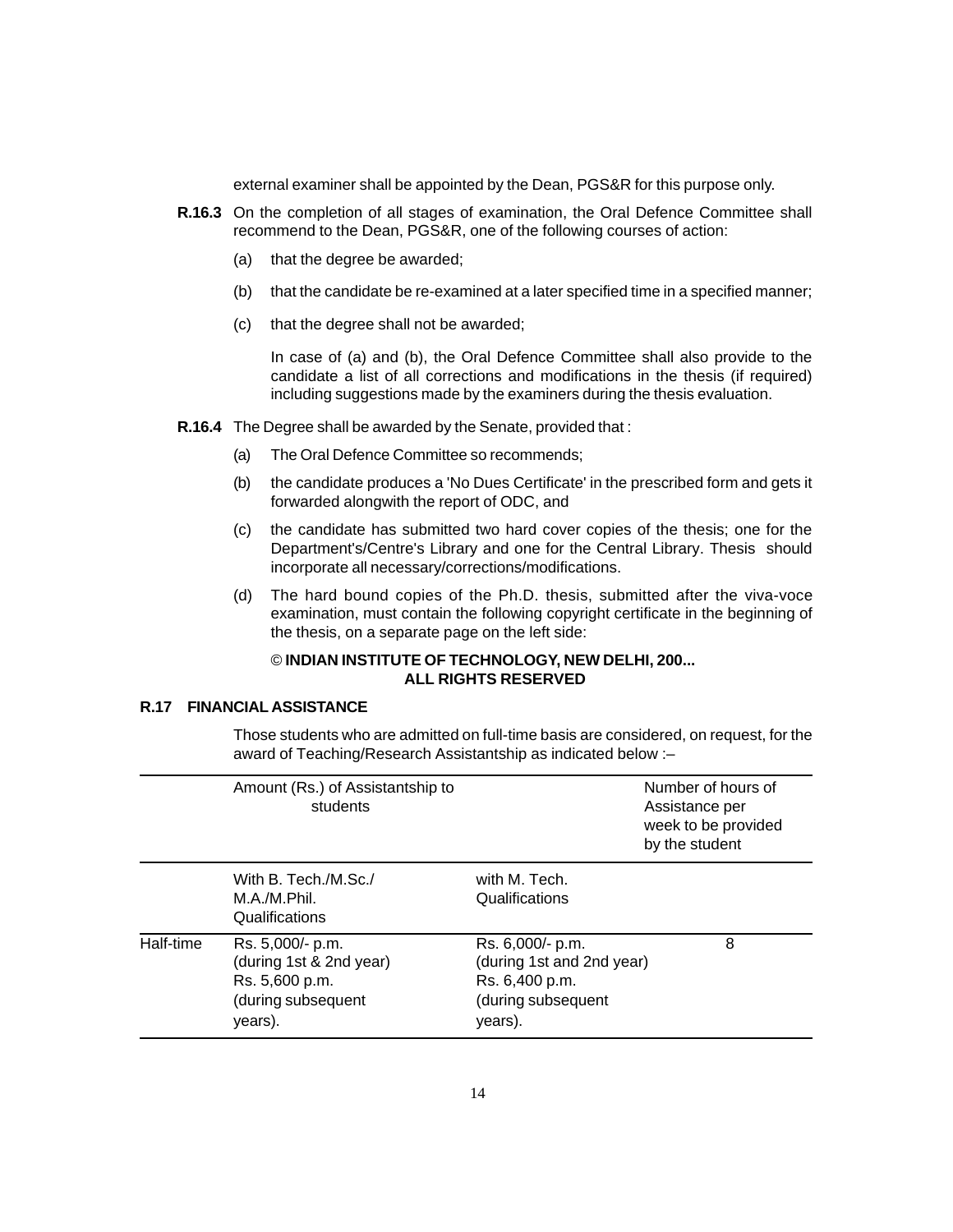In addition, students are given contingency grant in accordance with the rules of the Institute. The maximum duration of which assistantship can be awarded to any Ph.D. student is 5 years or till the end of the semester in which thesis is submitted, whichever is earlier. Continuation of the Assistantship is contingent on satisfactory academic performance and satisfactory performance in the discharge of responsibilities assigned under the scheme.

It is to be noted that admission to the Programmes and award of Assistantship are not linked. Admission to any programme does not guarantee the award of assistantship. Those who are not awarded Assistantship can continue with the programme as selffinancing student.

- **R.17(A)** The faculty of Engineering/Science Colleges may be considered for the award of Institute Assistantship for pursuing Ph.D. Programme at IIT Delhi subject to the following terms and conditions:
	- (i) The concerned faculty member of the Engineering/Science College must be sponsored by their respective Institutions to pursue the Ph.D. Programme at IIT Delhi.
	- (ii) The sponsored faculty of Engineering/Science Colleges must be eligible for Institute Assistantship i.e., he/she should either hold an M.Tech. degree or valid GATE score (minimum 75 percentile) or CSIR/UGC net. Candidates with less than 75 percentile GATE score shall not be eligible for consideration.
	- (iii) The Assistantship should be within the sanctioned limit of a particular Department/ Centre.
	- (iv) The DRC/CRC should examine each case on merit before making recommendations to the Dean, PGS&R for award of Institute Assistantship.
	- (v) On admission to the Ph.D. Programme they will be entitled to Assistantship, as applicable to other regular Institute scholars irrespective of the quantum of salary they get from their Colleges/Institutes.

# **R.17(B) TUITION FEE WAIVER TO PH.D. SCHOLARS**

Following categories of research scholars are eligible for 50% tuition fee waivers:

- (i) All full-time Institute research scholars including QIP. The Institute research scholars include those who obtain scholarship through MHRD, CSIR & UGC, provided they are getting scholarship of the same value as that of MHRD.
- (ii) The Institute/IRD staff pursuing Ph.D. at the Institute including those getting assistantship from projects provided the amount of fellowship coming from the project is equal to Institute fellowship.
- (iii) Research scholars admitted to Ph.D. programme from DST, CSIR and other government Organisations/Institutions.

Additional 25% fee waiver can also be given on case by case basis, the maximum number in a Deptt./Centre being restricted to 50% of Institute research scholars on roll. For grant of additional 25% fee waiver to the full-time Institute research scholars, the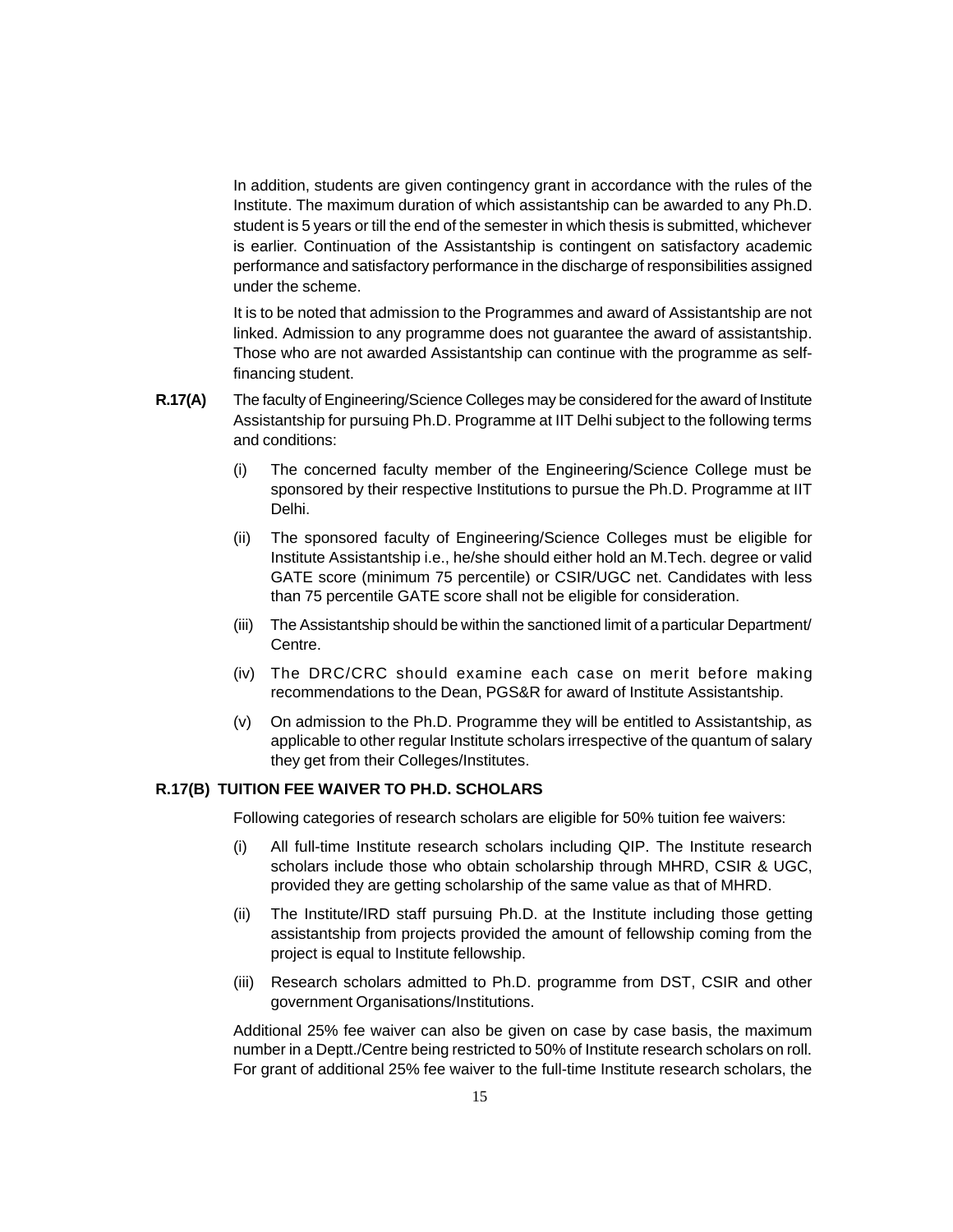respective DRC/CRC will assess the performance and consider the cases of the deserving scholars on case by case basis and recommend the name(s) of the concerned scholar(s) to the Dean, PGS&R for approval.

#### **R.18 LEAVE & ATTENDANCE**

A student/candidate will be entitled to avail leave as per Leave Rules/Attendance Rules formulated and amended from time to time by the Senate. Presently these Rules are as under :

#### **LEAVE**

(a) **During Course work:** A full-time Ph.D. student, during his/her stay at the Institute will be entitled to leave for 30 days including leave on medical grounds, per academic year. He/she will not be entitled to mid-semester breaks, summer and winter vacation at the end of the first semester.

Leave beyond 30 days in an academic year may be granted to a Research Scholar in exceptional cases, by the Head of the Department/Centre concerned, subject to the following conditions:

- (i) the leave beyond 30 days will be without Assistantship/Scholarship; and
- (ii) such an extension of upto additional 30 days will be granted only once during the programme of the Scholar.
- (iii) the leave may be subject to the approval of the Head of Department/Centre/ Programme Coordinator concerned on the recommendation of the Supervisor; and a proper leave account of each scholar shall be maintained by the Department/ Centre/Programme Coordinator concerned.

## (b) **After Completing the Course Work**

A full-time Ph.D. scholar during his/her stay at the Institute, will be entitled to leave for 30 days per academic year. He/she will not be entitled to mid-semester breaks, summer and winter vacations. In addition, a Ph.D. scholar who has completed his/her course work may be granted leave on medical grounds up to 10 days per academic year.

The women research scholars will be eligible for Maternity Leave with Assistantship for a period not exceeding 135 days once during the tenure of the award.

#### **ATTENDANCE**

A Ph.D. student irrespective of the source of research assistantship including self financing student not drawing any Assistantship and sponsored student, while pursuing course work, must attend at least 75% of classes in each course in which he/she is registered. In case his/her attendance falls below 75%in any course during a month he/she will not be paid Assistantship for that month. Further, if his/her attendance again falls short of 75% in any course in any subsequent month in that semester his/her studentship and assistantship will be terminated. A research scholar after having completed the course work must attend to his/her research work on all the working days and mark attendance except when he/she is on duly sanctioned leave. The requirement of 75% attendance will apply as above on daily attendance except in the cases where longer leave has been duly sanctioned within the leave entitlement of the student.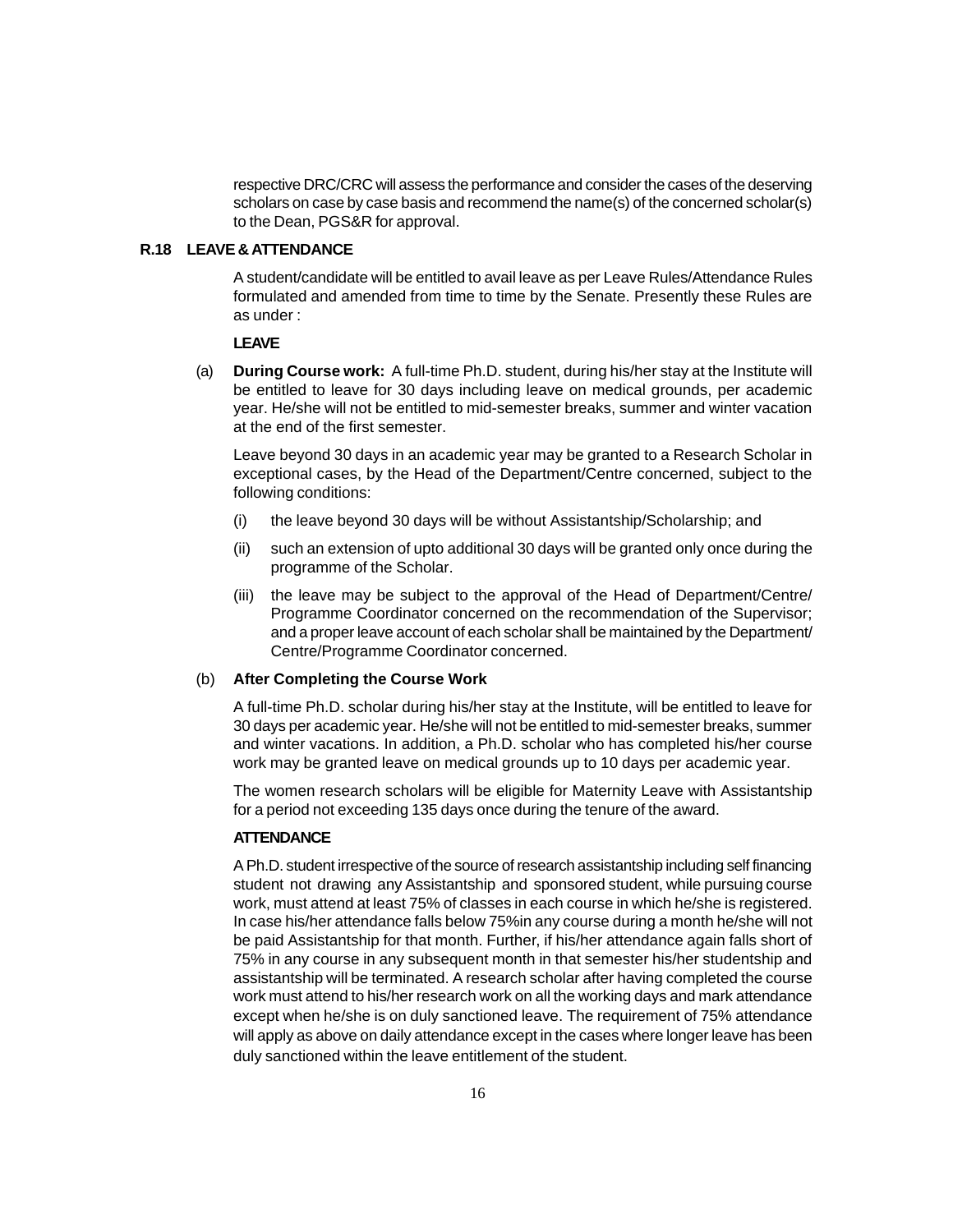For the above purpose, if 75% works out to be a number which is not a whole number, the immediate lower whole number will be treated as the required 75% attendance.

# **R.19 WITHDRAWAL FROM SEMESTER/COURSES**

- **R.19.1** A student/candidate may be permitted to withdraw by the Dean, PGS&R from all the courses registered by him or the entire semester, on medical grounds supported by a medical certificate from the Institute Medical Officer. The medical certificate issued by a registered Medical Practitioner will also be acceptable in those cases where the scholar has valid reasons for his absence from the Institute. Withdrawal may also be granted by the Dean, PGS&R provided he is convinced that the scholar cannot pursue his studies for the reasons beyond his control.
- **R.19.2** Under no circumstances will a request for withdrawal be entertained after the major tests have begun. Student/Candidate should present the medical certificate in support of his absence on health reasons within two days of his rejoining the Institute, if not produced already. Withdrawal will not be granted retrospectively.
- **R.19.3** The period of authorised absence in the semester should not be less than eight weeks of contact period for Semester withdrawal to be granted. Regularly in attending the classes and satisfactory performance in the minor(s) if any, held prior to the date of application for withdrawal are the factors which would be taken into account while recommending/granting withdrawal.
- **R.19.4** Any semester withdrawal will count towards the maximum limit of **seven years** as stipulated in R.11.2.

## **R.20 CANCELLATION OF REGISTRATION**

- **R.20.1** Registration of a student/candidate shall be cancelled in any one of the following eventualities, after due approval of Dean PGS&R.
	- (i) if he absents himself for a continuous period of four weeks without prior intimation/ sanction of leave.
	- (ii) if he resigns from the Ph.D. Programme and the resignation is duly recommended by the DRC/CRC.
	- (iii) if he fails to renew his registration in any semester subject to the provisions contained in these Ordinances & Regulations.
	- (iv) if he does not clear the comprehensive examination as stipulated in R.8.
	- (v) if his academic progress is found unsatisfactory in terms of R.10.6.
	- (vi) if his CGPA is below 7.00 at any time while doing course work.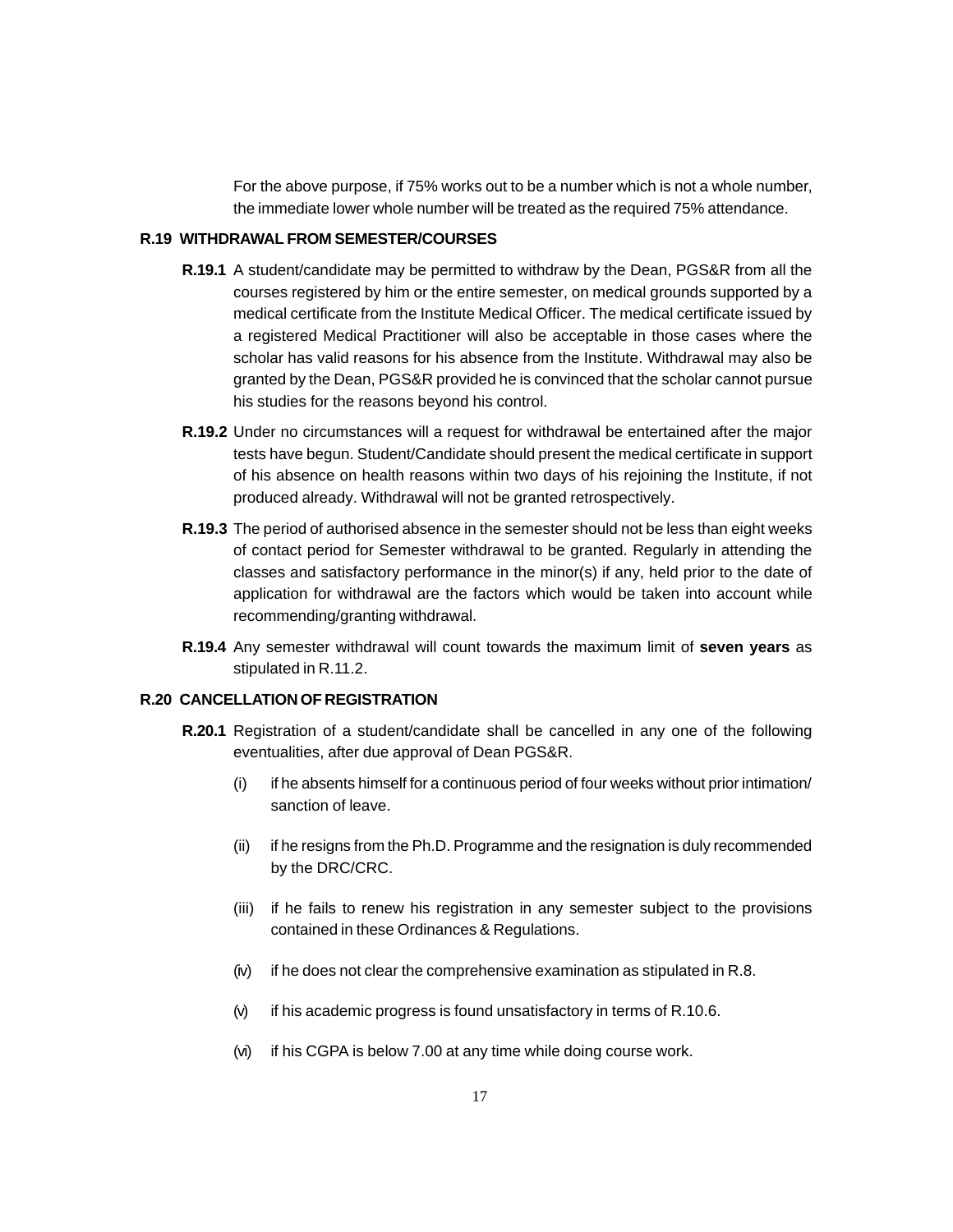(vii) if he is found involved in an act of misconduct and/or indiscipline and termination is recommended by a competent authority.

# **R.21 GENERAL**

Notwithstanding anything contained in these Ordinances & Regulations, all categories of the students/candidates shall be governed by the rules and procedures framed by the Senate in this behalf, and in force from time to time.

# **R.22 INTERPRETATION**

**R.22.1** Any doubt or dispute arising about the interpretation of these Ordinances and Regulations shall be referred to the Chairman, Senate whose decisions shall be final.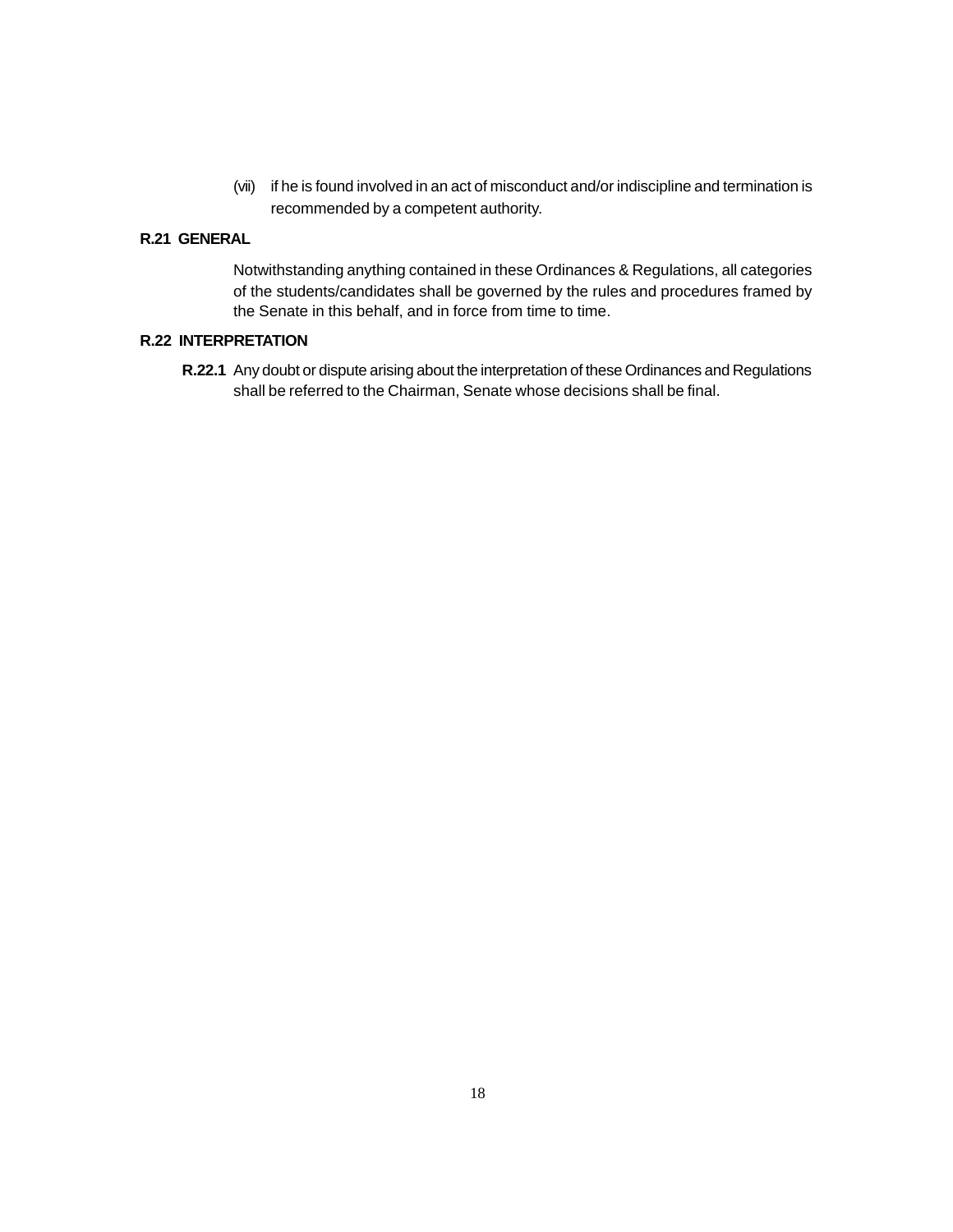**ANNEXURE - A**

# **INDIAN INSTITUTE OF TECHNOLOGY DELHI APPLICATION FORM FOR APPOINTMENT OF SUPERVISOR(S)**

# USE CAPITAL LETTERS

|             | 2. REGN. NO.—————————                                                                                         |                      |                 |
|-------------|---------------------------------------------------------------------------------------------------------------|----------------------|-----------------|
|             |                                                                                                               |                      |                 |
|             | 5. STATUS:FULL-TIME/PART-TIME ——————                                                                          |                      |                 |
|             | 6. TOTAL NO OF CREDITS TO BE COMPLETED ————————                                                               |                      | +HU910 AS AUDIT |
|             | CERTIFIED THAT THE COURSES TAKEN/TO BE TAKEN BY ME HAVE NOT BEEN TAKEN<br>BY ME FOR MY EARLIER DEGREE/DIPLOMA |                      |                 |
| <b>DATE</b> |                                                                                                               | SIGNATURE OF STUDENT |                 |

B. 1. PROPOSED AREA OF RESEARCH ———————

2. PARTICULARS OF PROPOSED SUPERVISOR(S) (JUSTIFICATION BE GIVEN ON SEPARATE SHEET IF THERE ARE MORE THAN TWO SUPERVISORS)

NAME DESIGNATION EMP. CODE DEPTT./CENTRE

DATE: SIGNATURE(S) OF SUPERVISOR(S)

# **C. RECOMMENDATION OF THE DEPARTMENTAL RESEARCH COMMITTEE (DRC)/CENTRES RESEARCH COMMITTEE (CRC)**

THE DRC/CRC RECOMMENDS THE REGISTRATION OF MR./MS.-AS A FULL-TIME/PART-TIME STUDENT WITH EFFECT FROM——————————AND ALSO RECOMMENDS THE APPOINTMENT OF SUPERVISOR(S) AS INDICATED ABOVE.

AR (PGS&R)

DATE:.......................................... SIGNATURE OF CHAIRMAN, DRC/CRC

**OS (PGS&R)**

(FOR USE OF P.G. SECTION ONLY)

**PARTICULARS OF THE STUDENT HAVE BEEN VERIFIED. SUBMITTED FOR APPROVAL OF THE DEAN, PGS&R**

**AR (PGS&R)**

SIGNATURE OF DEAN, PGS&R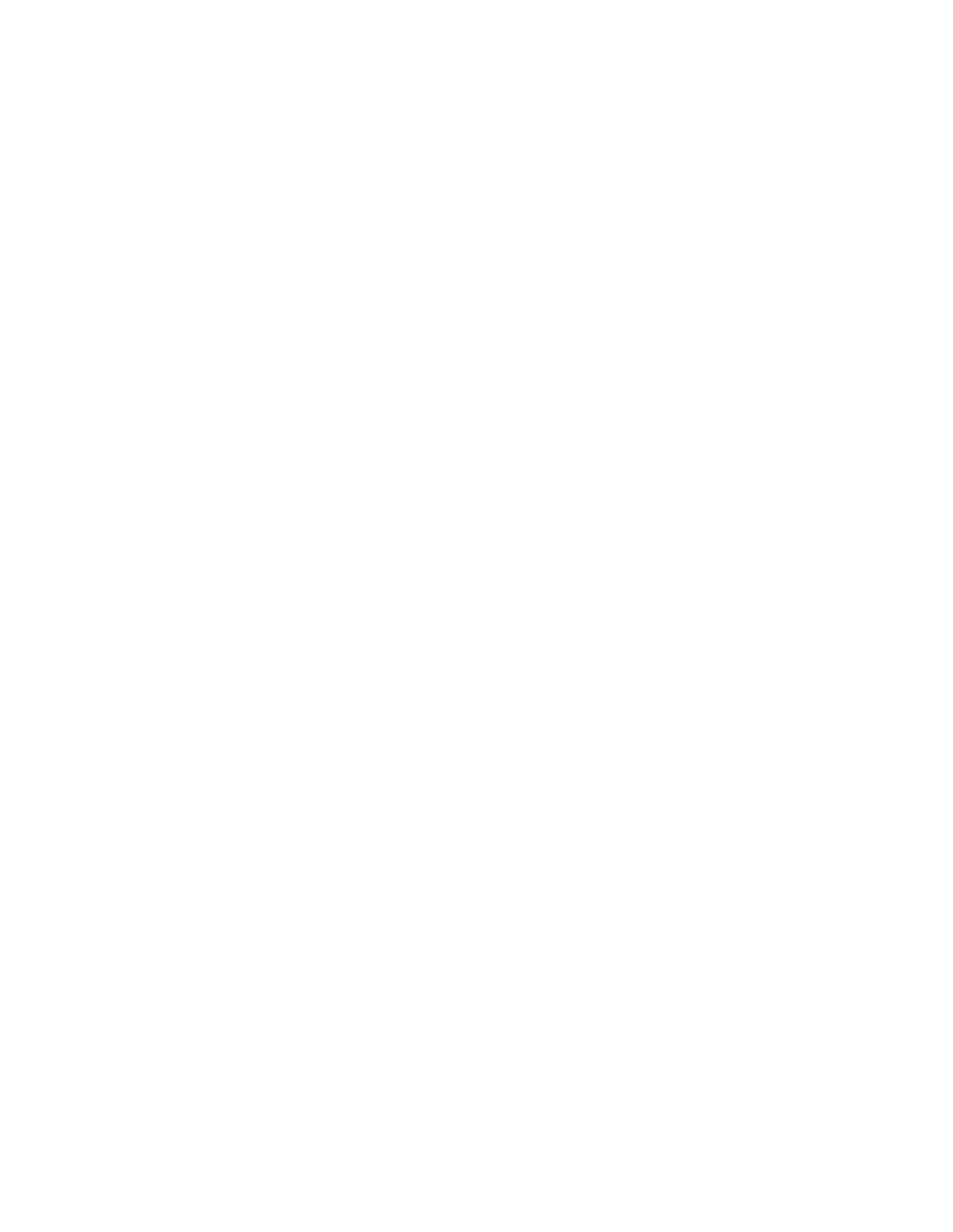**ANNEXURE - B**

# **INDIAN INSTITUTE OF TECHNOLOGY, DELHI APPLICATION FORM FOR REGISTRATION AS A CANDIDATE FOR THE AWARD OF PH.D. DEGREE**

| USE CAPITAL LETTERS                                                                                                                                                                                                                                                                                                                                 |  |  |
|-----------------------------------------------------------------------------------------------------------------------------------------------------------------------------------------------------------------------------------------------------------------------------------------------------------------------------------------------------|--|--|
|                                                                                                                                                                                                                                                                                                                                                     |  |  |
| 2. REGN. NO.————————————————————                                                                                                                                                                                                                                                                                                                    |  |  |
| 3. DATE OF REGN.                                                                                                                                                                                                                                                                                                                                    |  |  |
|                                                                                                                                                                                                                                                                                                                                                     |  |  |
|                                                                                                                                                                                                                                                                                                                                                     |  |  |
| 6. COURSE WORK COMPLETED :                                                                                                                                                                                                                                                                                                                          |  |  |
| SEMESTER SESSION COURSE NO. & TITLE CREDIT GRADE<br><b>CGPA</b>                                                                                                                                                                                                                                                                                     |  |  |
| HU 910 COMMUNICATION SKILLS                                                                                                                                                                                                                                                                                                                         |  |  |
|                                                                                                                                                                                                                                                                                                                                                     |  |  |
| SIGNATURE OF THE STUDENT                                                                                                                                                                                                                                                                                                                            |  |  |
| 8. DATE OF APPROVAL OF RESEARCH PLAN BY SRC                                                                                                                                                                                                                                                                                                         |  |  |
| 9. RESEARCH PLAN SUBMITTED BY THE STUDENT AND DULY APPROVED BY THE SRC<br>IS ATTACHED HEREWITH FOR DRC/CRC APPROVAL.                                                                                                                                                                                                                                |  |  |
| $\begin{picture}(15,10) \put(0,0){\line(1,0){10}} \put(15,0){\line(1,0){10}} \put(15,0){\line(1,0){10}} \put(15,0){\line(1,0){10}} \put(15,0){\line(1,0){10}} \put(15,0){\line(1,0){10}} \put(15,0){\line(1,0){10}} \put(15,0){\line(1,0){10}} \put(15,0){\line(1,0){10}} \put(15,0){\line(1,0){10}} \put(15,0){\line(1,0){10}} \put(15,0){\line(1$ |  |  |
| (II)                                                                                                                                                                                                                                                                                                                                                |  |  |
| SIGNATURE(S) OF SUPERVISOR(S)<br><b>CHAIRMAN, DRC/CRC</b>                                                                                                                                                                                                                                                                                           |  |  |
| 10. RECOMMENDATION OF THE DEPARTMENTAL RESEARCH COMMITTEE (DRC)/CENTRES<br><b>RESEARCH COMMITTEE (CRC)</b>                                                                                                                                                                                                                                          |  |  |
| (I) CERTIFIED THAT THE STUDENT HAS QUALIFIED THE COMPREHENSIVE EXAMINATION<br>(II) THE RESEARCH PLAN ATTACHED HEREWITH IS APPROVED.                                                                                                                                                                                                                 |  |  |
| A CANDIDATE FOR PH.D. PROGRAMME.                                                                                                                                                                                                                                                                                                                    |  |  |
| SIGNATURE OF THE CHAIRMAN, DRC/CRC<br>AR (PGS&R)                                                                                                                                                                                                                                                                                                    |  |  |

(FOR USE OF P.G. SECTION ONLY) **PARTICULARS OF THE STUDENT HAVE BEEN VERIFIED. THE COMPREHENSIVE EXAMINATION HAS BEEN COMPLETED WITHIN THE PERMISSIBLE TIME LIMIT. SUBMITTED FOR APPROVAL OF THE DEAN, PGS&R OS (PGS&R AR (PGS&R)**

SIGNATURE OF DEAN, PGS&R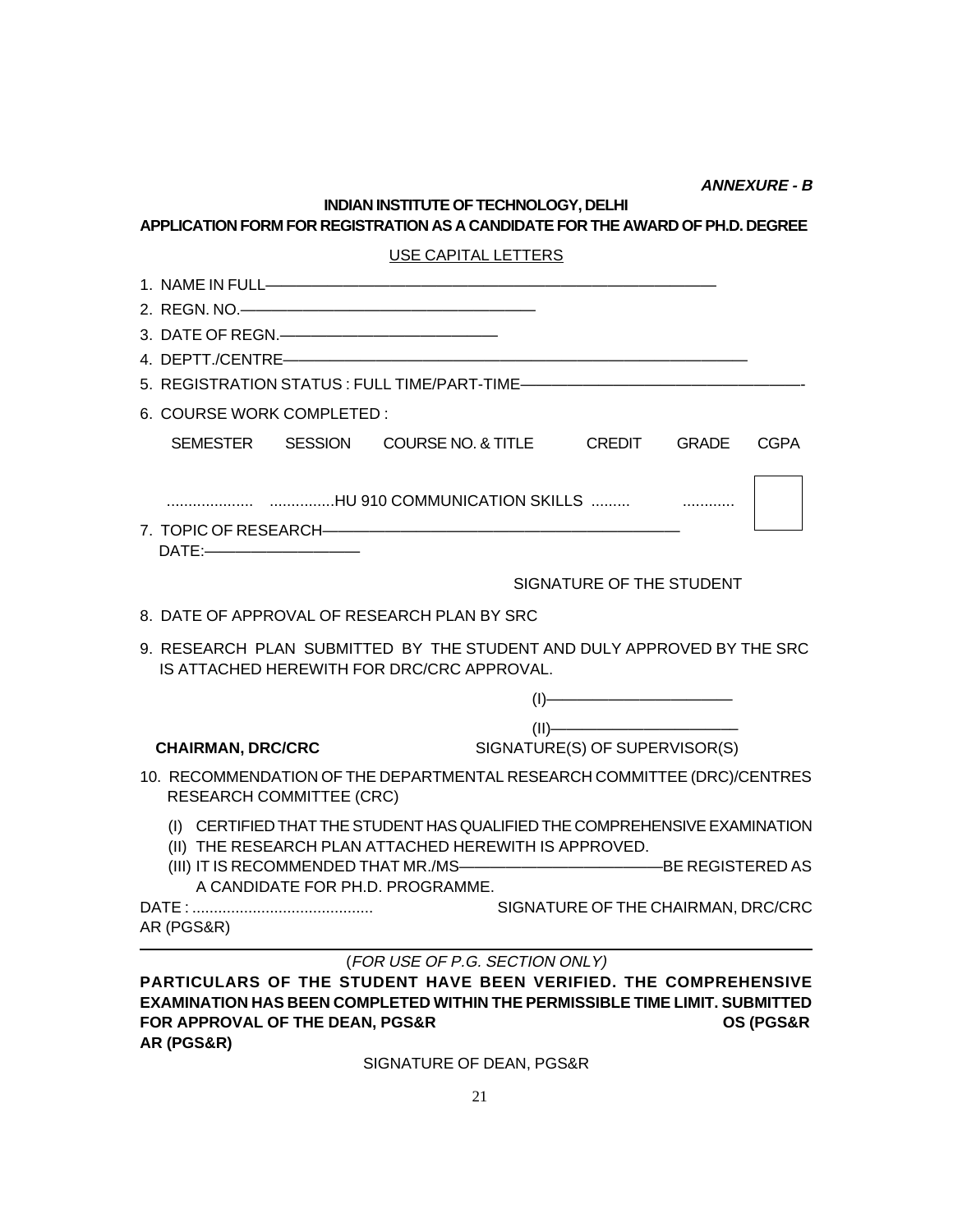# Department/Centre of --------**Comprehensive Examination and Approval of Research Plan**

#### **Part A**

The Student's Research Committee (SRC) conducted the comprehensive Examination of Mr./Ms..............................................................................Registration No............................ as per the details given below.

| Date of written test |  |
|----------------------|--|
| $1+6$ m $+4$         |  |

Attempt 1 ...................................................... Attempt 2 (if applicable) .....................................................

Date of Oral

| Attempt 1                 |  |
|---------------------------|--|
| Attempt 2 (if applicable) |  |

On the basis of the performance of the student in the examination (both written and oral), SRC recommends award of '**PASS/FAIL'** grade to the student in the comprehensive examination.

**Part B** (Applicable only if '**PASS'** grade is recommended in the comprehensive examination).

The student submitted and presented a research plan entitled,

............................................................................................................................................................... .....................................................................................................................................................................

Based on his/her performance, the SRC recommends:

- (i) the research plan be **approved** and that the Date of approval of Research Plan be taken as.....................................................
- (ii) the student be asked to re-submit a research plan latest by ................................(date) keeping in view the modifications suggested by SRC (as per details enclosed).
- (iii) Research plan be **not approved.**

Deptt./Centre Expert Expert Chairman (DRC/CRC) outside Deptt./Centre or his nominee

Supervisor(s)